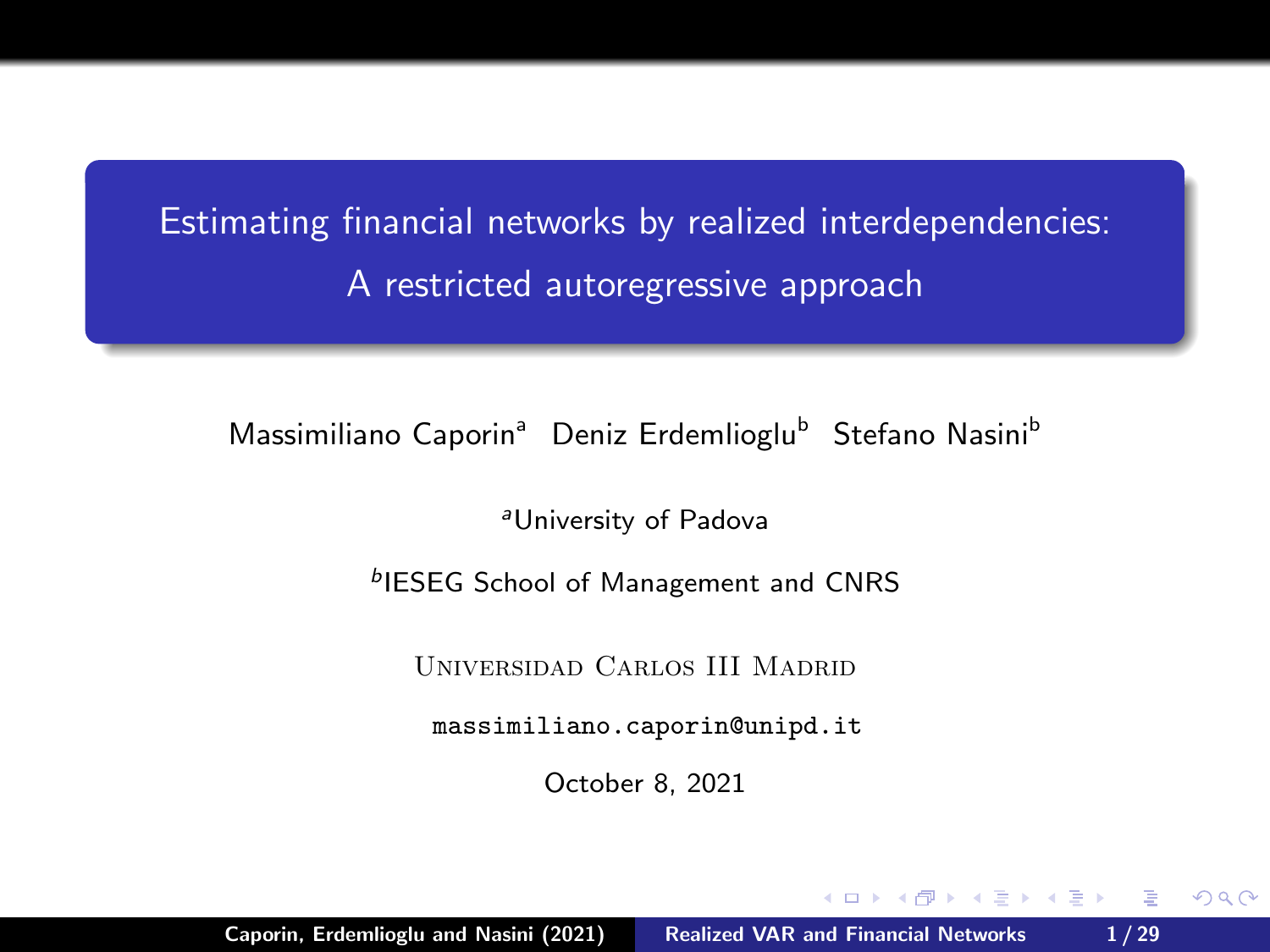### MOTIVATIONAL BACKGROUND

- Consider a trading network involving many financial assets, such as stocks  $(e.g. n > 1000)$
- Can we quantify the interdependencies among these assets by exploiting information from HF trading data (returns, volatility, volume, etc)?
- Can we use these realized interdependencies to estimate financial networks?
	- $\rightarrow$  Matters for practitioners, policy-makers, regulators: return/volatility spillovers, asset allocation, systemic risk assessment, financial stability/stress tests, ...
- **C** Econometric challenges:
	- $\rightarrow$  Dimension-related problems (many assets, multiple indicators, time)
	- $\rightarrow$  Convergence / identification / overfitting issues
	- $\rightarrow$  Computational burden and need for tractability

K ロ ▶ K 御 ▶ K 君 ▶ K 君 ▶ ...

 $\equiv$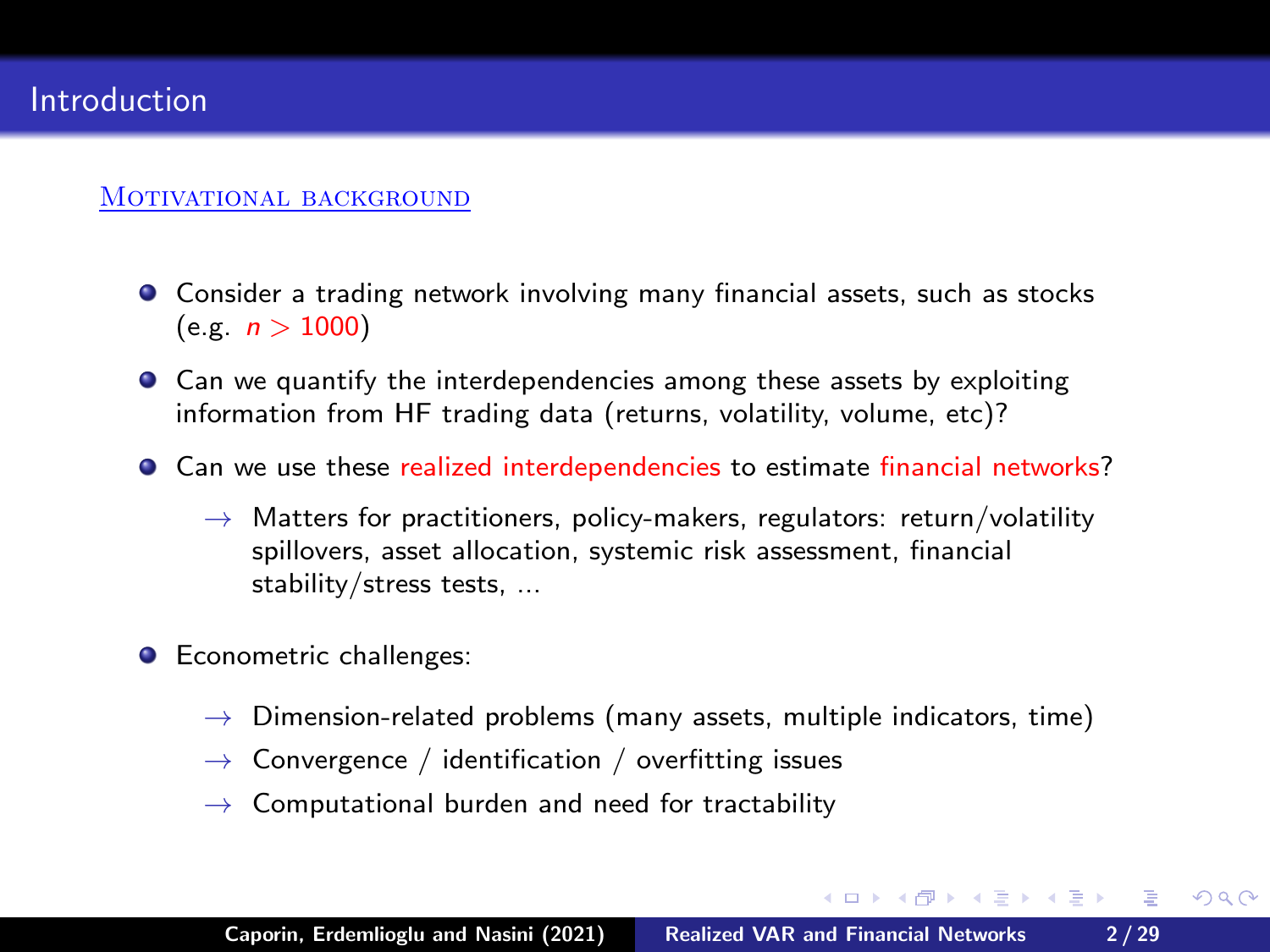#### <span id="page-2-0"></span>WHAT WE DO IN THIS PAPER

**1** We develop a network-based vector autoregressive (VAR) model.

- $\rightarrow$  The model uncovers the interactions among financial assets by integrating multiple realized measures.
- $\rightarrow$  Under a restricted parameter structure, we can characterize cross-sectional and time dependencies within a large trading network.
- $\rightarrow$  We propose a block coordinate descent (BCD) procedure for the least square estimation and investigate its theoretical properties.
- 2 For the empirical application, we use HF data on realized returns, realized volatility and realized volume of 1095 individual U.S. stocks over fifteen years.
	- $\rightarrow$  We show the model (Realized VAR) identifies a considerably large array of realized interdependencies with a manageable computational effort.
	- $\rightarrow$  Relying on the model estimates, we construct realized rankings for the systemically important financial institutions (realized SIFIs).
	- $\rightarrow$  We generate the realized impulse-response functions (realized IRFs) to assess the effects of adverse shocks on the financial system.

イロト イ押 トイモト イモト

 $\equiv$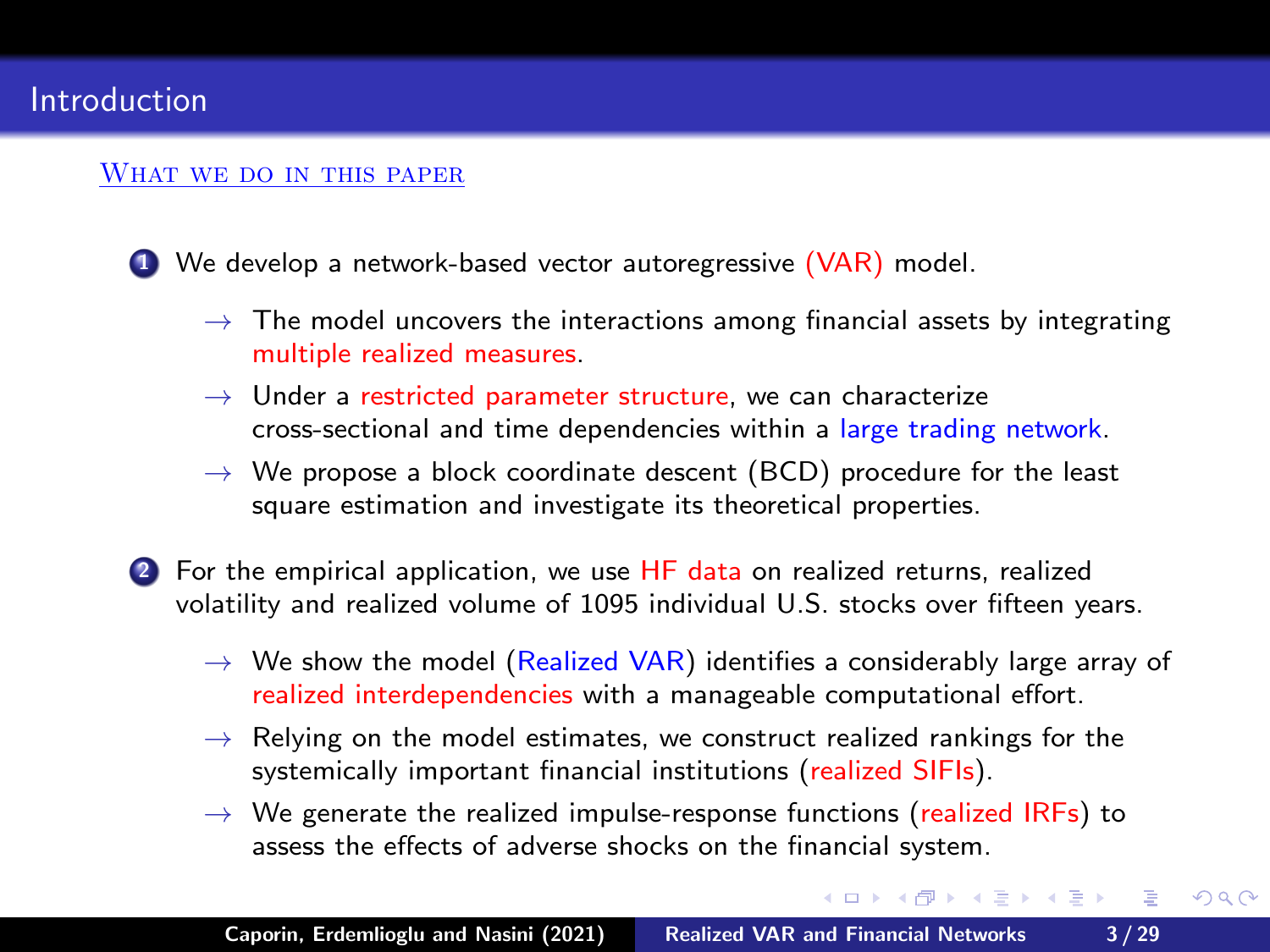### <span id="page-3-0"></span>MODEL AND NOTATION

We introduce the three dimensions of our data set as follows:

 $S$  : a set of assets (with  $|S| = n$ );  $\mathcal{I}$  : a set of indicators for each stock (with  $|\mathcal{I}| = m$ );  $\mathcal{T}$  : a set of time periods (with  $|\mathcal{T}| = T$ );

The endogenous variables are  $y_{s,i,t}$ , encoding the state of assets  $s \in S$  with respect to indicator  $i \in \mathcal{I}$  at time t. We define the VAR( $\tau$ ) model as follows:

$$
\mathbf{y}_t = \Phi_0 + \sum_{\ell=1}^{\tau} \Phi_{\ell} \mathbf{y}_{t-\ell} + \varepsilon_t, \qquad (1)
$$

 $2Q$ 

where  $\varepsilon_t$  is a random noise with zero mean and covariance equal to  $\Sigma$ ,  $\Phi_0$  is a  $mn$ −dimensional vector of intercepts, with  $\Phi_{0,i}$  being a *n*-dimensional vector, for $i \in \mathcal{I}$ ;  $\Phi_{\ell}$  are  $mn \times mn$  matrices of coefficients, f[or](#page-2-0)  $\ell = 1, ..., \tau$  $\ell = 1, ..., \tau$  $\ell = 1, ..., \tau$  $\ell = 1, ..., \tau$  $\ell = 1, ..., \tau$  $\ell = 1, ..., \tau$ .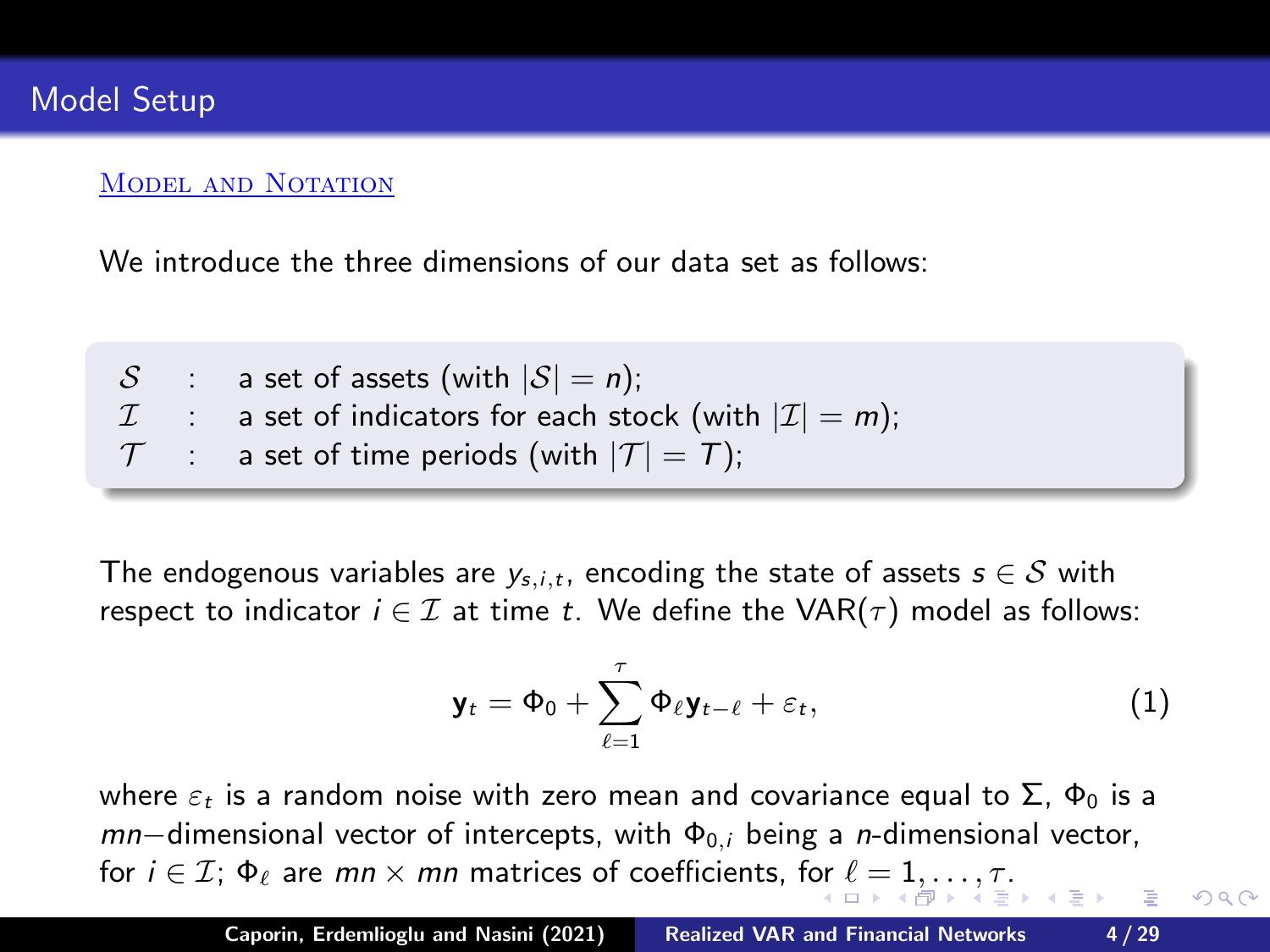#### <span id="page-4-0"></span>Dependencies and Dynamics

We put forward a restricted specification of  $\Phi_{\ell}$ :

- On the one side, preserving the possible serial dependence characterising each of the endogenous variables  $y_{s,i,t}$
- $\bullet$  On the other side, allowing for interdependence across the *n* stocks:

$$
\Phi_{\ell} = \left[ \begin{array}{cccc} \Theta_{1,i} \Gamma & 0 & \dots & 0 \\ 0 & \Theta_{2,i} \Gamma & 0 \dots & 0 \\ \vdots & \vdots & \ddots & \vdots \\ 0 & 0 & \dots & \Theta_{m,i} \Gamma \end{array} \right],
$$
(2)

K ロ ▶ K 御 ▶ K 君 ▶ K 君 ▶ ...

 $2Q$ 

which implies a dimensionality reduction from  $(\tau n^2m^2 + nm)$  to  $n(n-1) + nm\tau$  .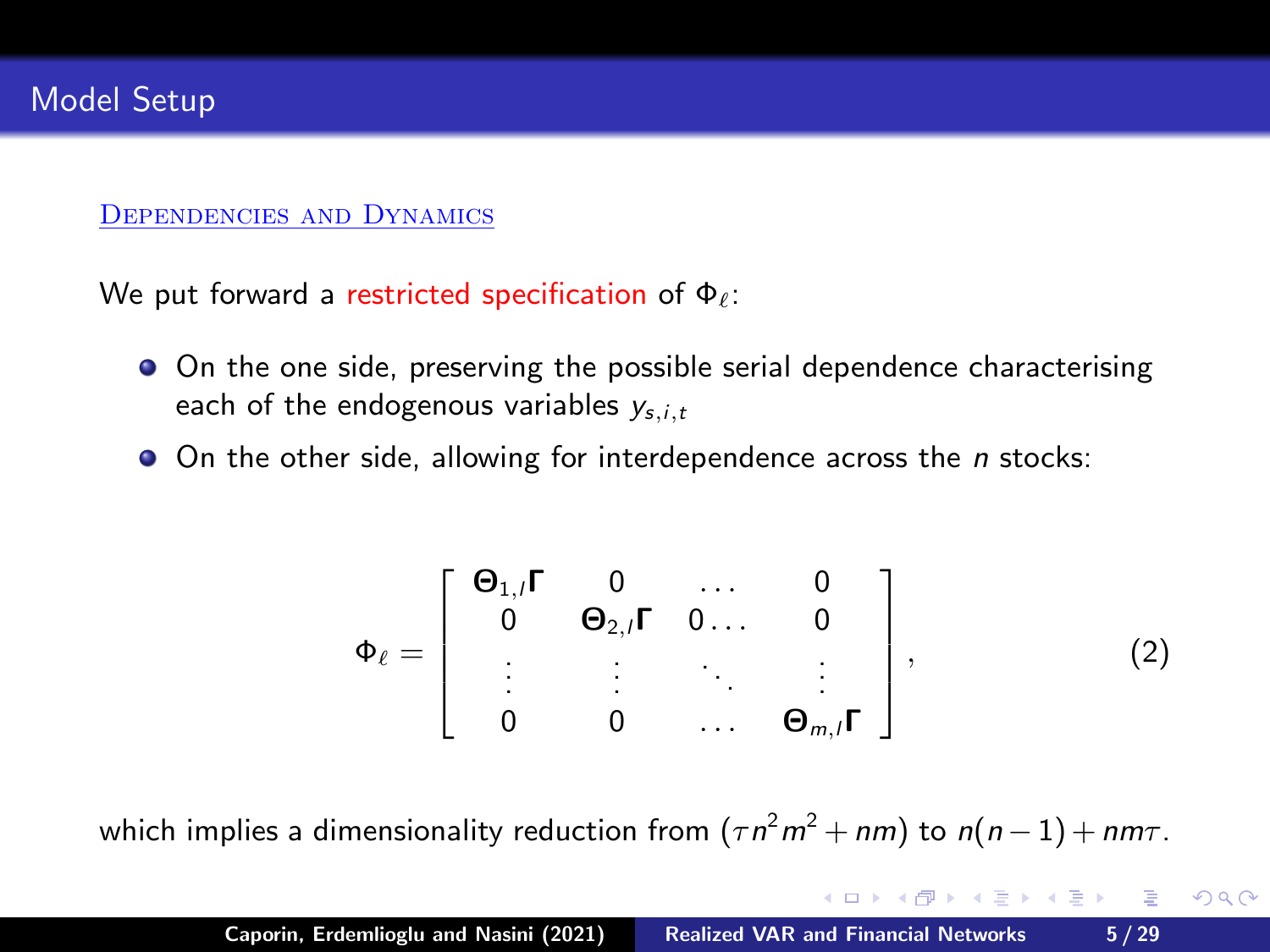The structure we impose implies that...

1) There is no spillover between two different indicators, i.e. realized variable i of asset s does not impact on realized variable i' of asset s' with  $i \neq i'$ 

2) The interdependence across assets is invariant to the indicator, i.e., we have a unique interdependence matrix Γ for all possible i

Of course those limits the spillovers with respect to those that could be captured by a full VAR model that would be, however, unfeasible

**K ロ ト K 倒 ト K ミ ト** 

(大震 トー

店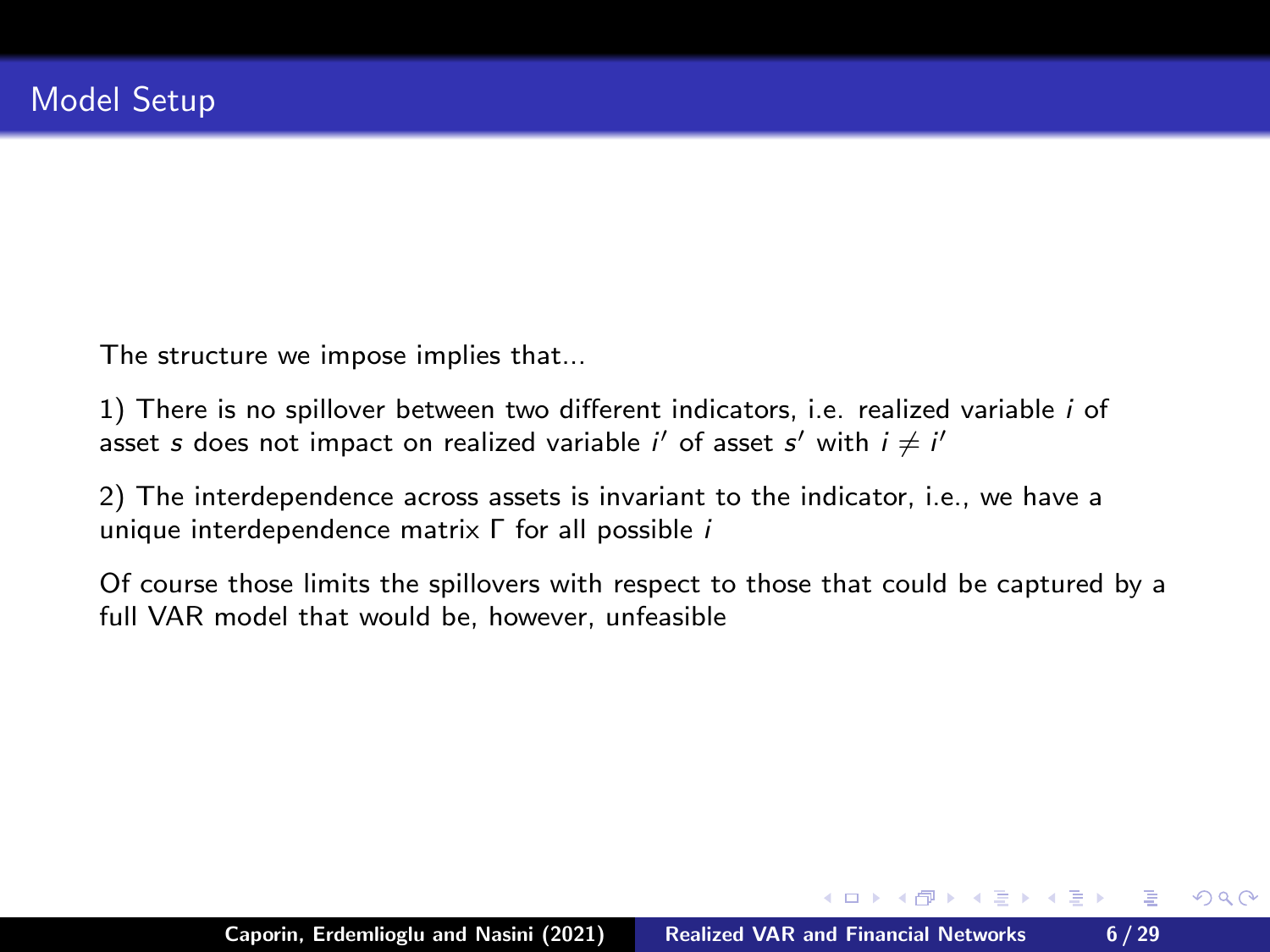In what follows we demean the data, that is, we work with

$$
\tilde{y}_{s,i,t} = y_{s,i,t} - (T - \tau)^{-1} \sum_{t=\tau+1}^{T} y_{s,i,t},
$$

thereby suppressing  $\Phi_0$ .

We will now define  $\tilde{\textbf{z}}_t = [\tilde{\textbf{y}}_{t-1}' \quad \tilde{\textbf{y}}_{t-2}' \dots \tilde{\textbf{y}}_{t-\tau}']^\top$  (a vector of size  $\tau$ mn) and the following  $mn \times (\tau mn)$  matrix

 $\tilde{\Phi}(\mathbf{\Theta},\mathbf{\Gamma})=% {\textstyle\sum\nolimits_{\alpha}} e_{\alpha}/2\pi\varepsilon_{0}\sum_{\alpha,\beta}\left( \Phi_{\alpha\beta}\left( \mathbf{r}-\mathbf{r}\right) \mathbf{r}_{\alpha}\right) \mathbf{0}. \label{eq:Phi}$ T  $\overline{\phantom{a}}$  $\Theta_{1,1}$ Γ  $\qquad \qquad \vert \quad \Theta_{1,2}$ Γ  $\qquad \qquad \vert \quad \ldots \quad \vert \quad \Theta_{1,\tau}$ Γ . . . . . . . . . . . .  $\Theta_{m,1}$ Γ  $\vert$   $\qquad \qquad \Theta_{2,\tau}$ Γ  $\vert$   $\qquad \ldots \qquad \vert$   $\qquad \qquad \Theta_{m,\tau}$ Γ ı  $\vert \cdot$ 

メタトメ ミトメ ミトリ 毛

 $QQ$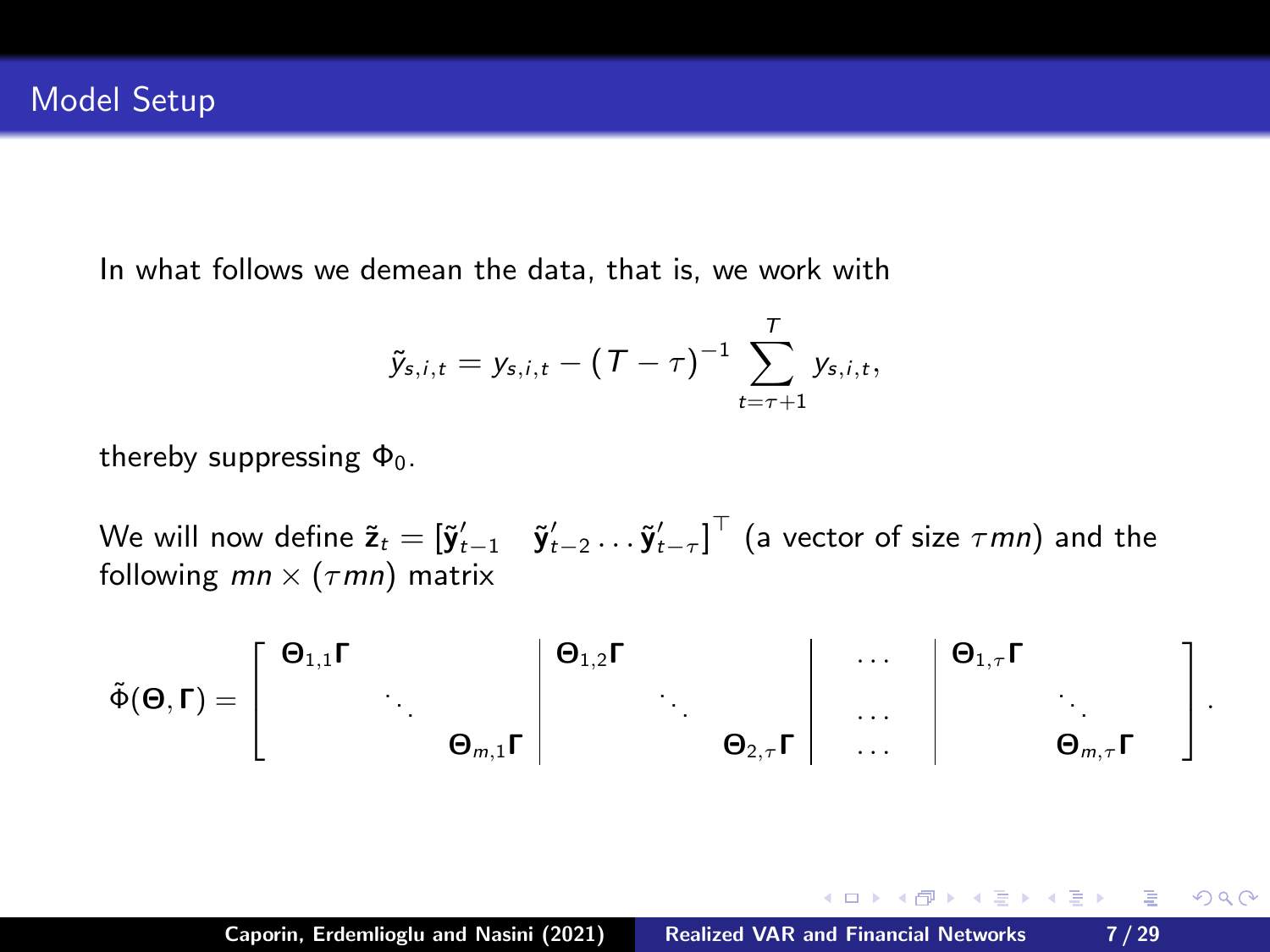We can write the Realized-VAR model as

$$
\tilde{\bm{Y}}=\tilde{\bm{\Phi}}(\bm{\Theta},\bm{\Gamma})\tilde{\bm{Z}}+\bm{U},
$$

where  $\tilde{\mathbf{Y}} = [\tilde{\mathbf{y}}_1 \dots \tilde{\mathbf{y}}_T]$ ,  $\tilde{\mathbf{Z}} = [\tilde{\mathbf{z}}_1 \dots \tilde{\mathbf{z}}_T]$  and  $\mathbf{U} = [\mathbf{u}_1 \dots \mathbf{u}_T]$  are matrices of size  $mn \times T$  and  $\Theta$  is the list of matrices  $\Theta_{i,\ell}$ , for  $i \in \mathcal{M}$  and  $\ell = 1 \dots \tau$ .

Thus, by defining  $\tilde{\phi}(\Theta,\Gamma)=\textit{vec}(\tilde{\Phi}(\Theta,\Gamma)^\top)$ , the error function quantifying the mismatch between the realization and expectation can then be obtained in the usual way as

$$
\mathcal{E}(\mathbf{\Theta},\mathbf{\Gamma},\tilde{\mathbf{y}})=\left[\tilde{\mathbf{y}}-\left(l_{mn}\otimes\tilde{\mathbf{Z}}^{\top}\right)\tilde{\phi}(\mathbf{\Theta},\mathbf{\Gamma})\right]^{\top}\left[\tilde{\mathbf{y}}-\left(l_{mn}\otimes\tilde{\mathbf{Z}}^{\top}\right)\tilde{\phi}(\mathbf{\Theta},\mathbf{\Gamma})\right].
$$
 (3)

- **It is, however, worth mentioning that the minimization of**  $\mathcal{E}(\Theta, \Gamma, \tilde{\mathbf{y}})$  **with** respect to  $\Theta$  and  $\Gamma$  is a difficult computational task.
- We hence introduce a set of constraints on the model parameters.

K ロ ⊁ K 何 ≯ K ミ ⊁ K ミ ⊁ …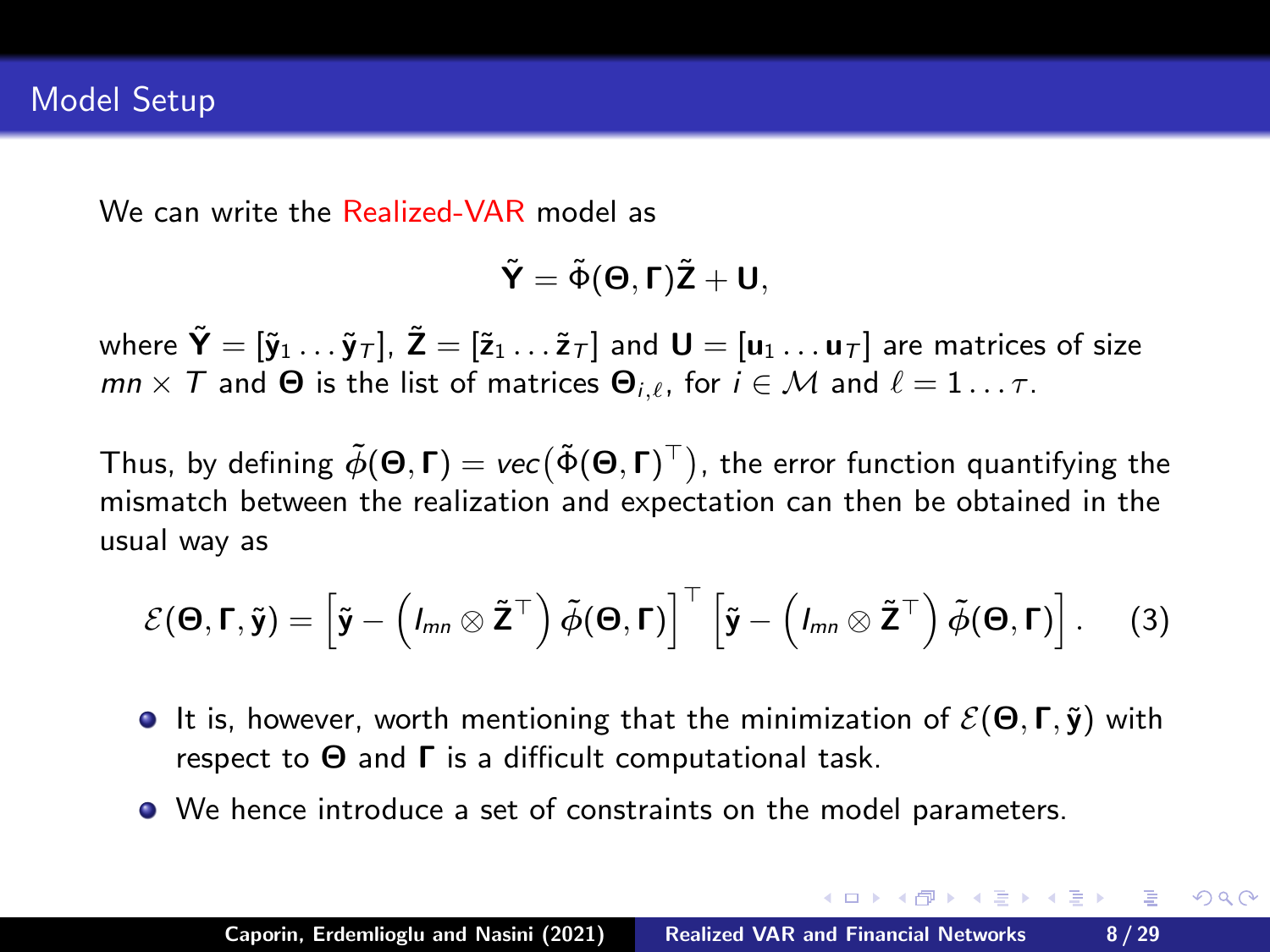### Proposition (Identifiability condition)

The n constraints  $\gamma_{1,1} = \gamma_{2,2} = \ldots = \gamma_{n,n} = \varepsilon$  (for any fixed constant  $\varepsilon$ ) is a necessary and sufficient identifiability condition.

- $\bullet$  Consequently, we assume hereafter *n* constraints of the form  $\gamma_{1,1} = \gamma_{2,2} = \ldots = \gamma_{n,n} = 1.$
- **•** Therefore, the Realized-VAR has  $n(n-1) + nm\tau$  free parameters, against the  $\tau n^2m^2+nm$  ones of a traditional VAR( $\tau$ ). We have

## Proposition (Global bilinear system)

Let  $\nabla(\Theta,\Gamma)$  be the Jacobian matrix of  $\tilde{\phi}(\Theta,\Gamma)$ . If  $D=(I_{nm}\otimes{\bf Z}^\top)$  is full rank, a least square estimator of  $\Theta$  and  $\Gamma$  can be obtained as the solution of the following system involving linear and bilinear terms:

$$
\tilde{\phi}(\mathbf{\Theta}, \mathbf{\Gamma})^{\top} \nabla (\mathbf{\Theta}, \mathbf{\Gamma}) = ((D^{\top} D)^{-1} D^{\top} \tilde{\mathbf{y}})^{\top} \nabla (\mathbf{\Theta}, \mathbf{\Gamma}). \tag{4}
$$

 $\Omega$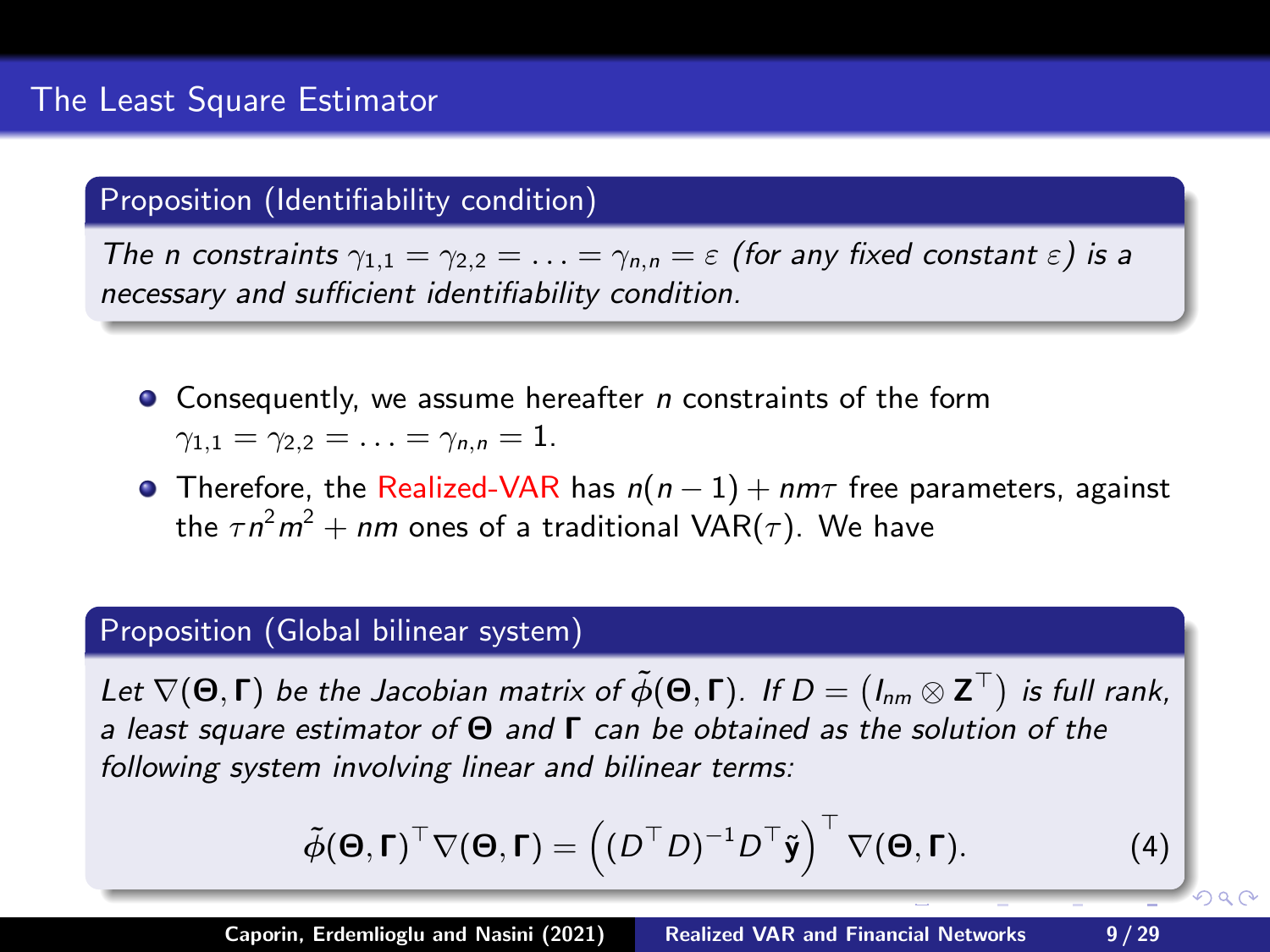- **It is important to note that when Γ is fixed, our Realized-VAR reduces to** a special case of a Space-Time AR (STAR) model (Cliff and Ord, 1975).
- **•** Therefore, the following corollary sets necessary conditions for the consistency of the OLS estimator of Θ, for a fixed Γ.

### Corollary (From Theorem 2 of Borovkova et al., 2008)

For a fixed Γ, the OLS estimator of Θ converges to the true parameter with probability one, under four sufficient conditions:

- (i) The characteristic roots of the matrix  $\Phi_{\ell}$  are less than one in absolute value.
- (ii) The sequence  $\{\varepsilon_t\}$  forms a vector-valued martingale difference array, with  $\mathbb{E}[\varepsilon_t] = 0.$
- (iii) The variance-covariance matrix  $\mathbb{E}[(\varepsilon_t)(\varepsilon_t)^\top]$  is such that  $S^{-1}\sum_{t=1}^S \mathbb{E}[(\varepsilon_t)(\varepsilon_t)^\top]$  converges to a constant matrix with probability one.
- (iv) There exists a constant  $g \in [1,2]$  for which  $\sum_{t=1}^{S} t^{-g} \mathbb{E}[((\varepsilon_t)^{\top}(\varepsilon_t))^g] < \infty$ .

 $(1, 1)$   $(1, 1)$   $(1, 1)$   $(1, 1)$   $(1, 1)$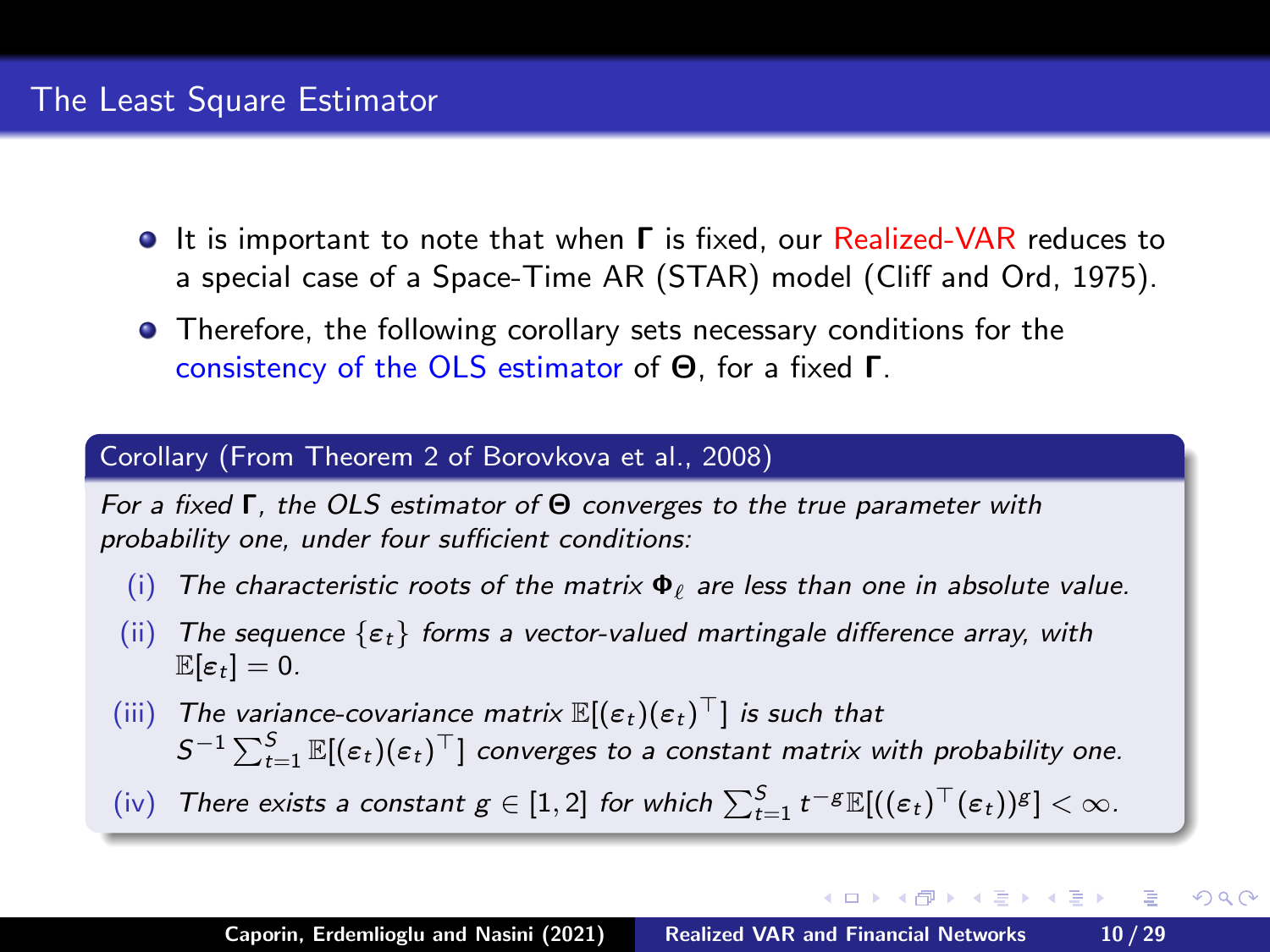## Numerical Estimation

The minimization of (3) can be seen as a multi-block problem (with two blocks of variables).

To formulate a BCD method for the minimization of (3), we consider the conditional parameterization associated with

$$
\tilde{y}_{s,i,t} = \sum_{l=1}^{\tau} \theta_{i,l,s} \underbrace{\left(\sum_{j=1}^{n} \gamma_{s,j} \tilde{y}_{j,i,t-l}\right)}_{\mathbf{w}_{s,i,t-l}(\Gamma)} + \varepsilon_{s,i,t}
$$
\n(5)

and

$$
\tilde{y}_{s,i,t} = \sum_{j=1}^{n} \gamma_{s,j} \underbrace{\left(\sum_{l=1}^{\tau} \theta_{i,l,s} \tilde{y}_{j,i,t-l}\right)}_{r_{s,j,i,t}(\Theta)} + \varepsilon_{s,i,t}, \qquad (6)
$$

which, respectively, correspond to the two following parameterized minimizers:

$$
\Theta^*(\Gamma) \in \underset{\Theta}{\text{argmin}} \ \mathcal{E}(\Theta, \Gamma, \tilde{\mathbf{y}}) \quad \text{and} \quad \Gamma^*(\Theta) \in \underset{\Gamma}{\text{argmin}} \ \mathcal{E}(\Theta, \Gamma, \tilde{\mathbf{y}}). \tag{7}
$$
\nCaporin, Erdemlioglu and Nasini (2021)  Realized VAR and Financial Networks     11/29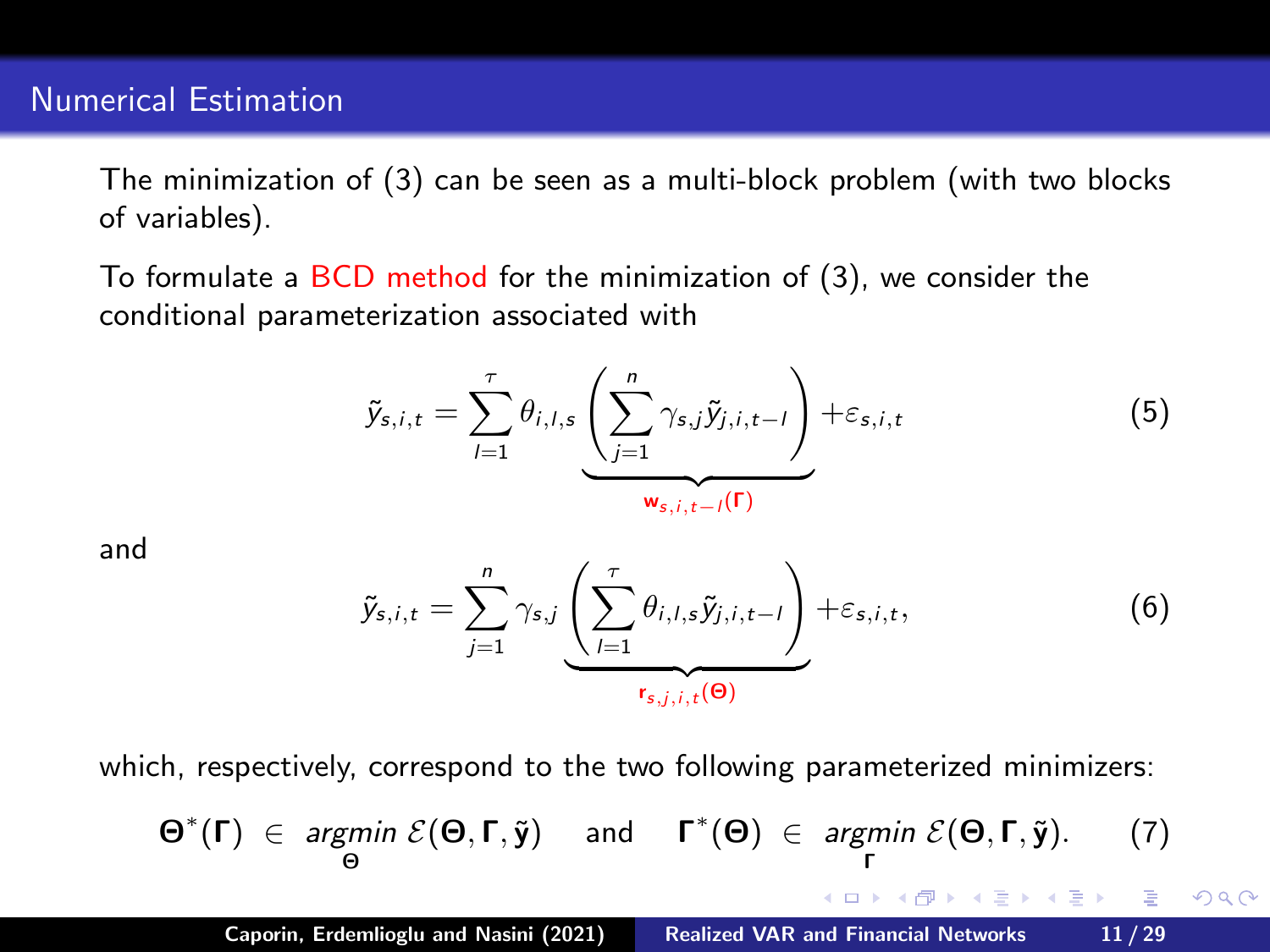We point out that the estimation, from the computational point of view, is feasible, given that:

1) The estimation of the  $\theta_{i,l,s}$  parameters for fixed values of *i* and *s*, i.e,  $\tau$ coefficients, is performed on an equation-by-equation basis, as those coefficients appear in one single equation and are specific to one of the dependent variables in the system

2) The estimation of the parameters included in one row of  $\Gamma$ , i.e.,  $n-1$ parameters obtained by fixing s, is performed by a SURE-like estimator, collecting all equations where those parameters appear, i.e.,  $m$  equations.

 $(0,1)$   $(0,1)$   $(0,1)$   $(1,1)$   $(1,1)$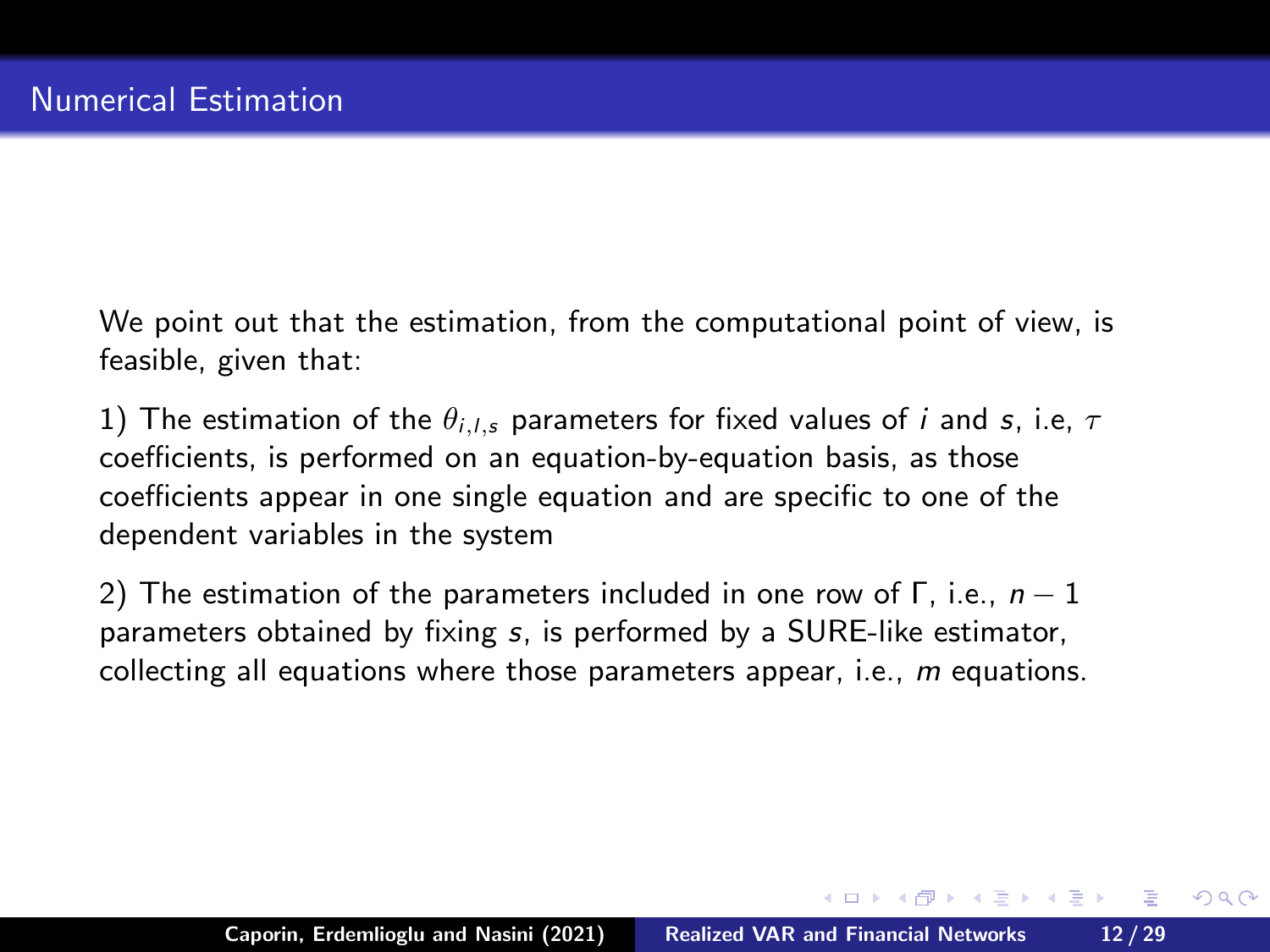The next propositions provide fundamental properties of the two conditional OLS estimators.

Proposition (Conditional identifiability)

Let us consider the full OLS estimators.

$$
(\Theta^*, \Gamma^*) \in \underset{\Theta, \Gamma}{\text{argmin}} \ \mathcal{E}(\Theta, \Gamma, \tilde{\mathbf{y}}), \tag{8}
$$

**K ロ ▶ K 御 ▶ K 君 ▶ K 君 ▶** 

 $\equiv$ 

 $QQ$ 

and let  $\mathcal{E}_{it}(\Theta, \Gamma, \tilde{\mathbf{y}}_{it})$  be the error from the n terms corresponding to item  $i \in \mathcal{I}$ at time  $t \in \mathcal{T}$ . For any  $i \in \mathcal{I}$  and  $t \in \mathcal{T}$ , the Realized-VAR model satisfies the following identifiability properties: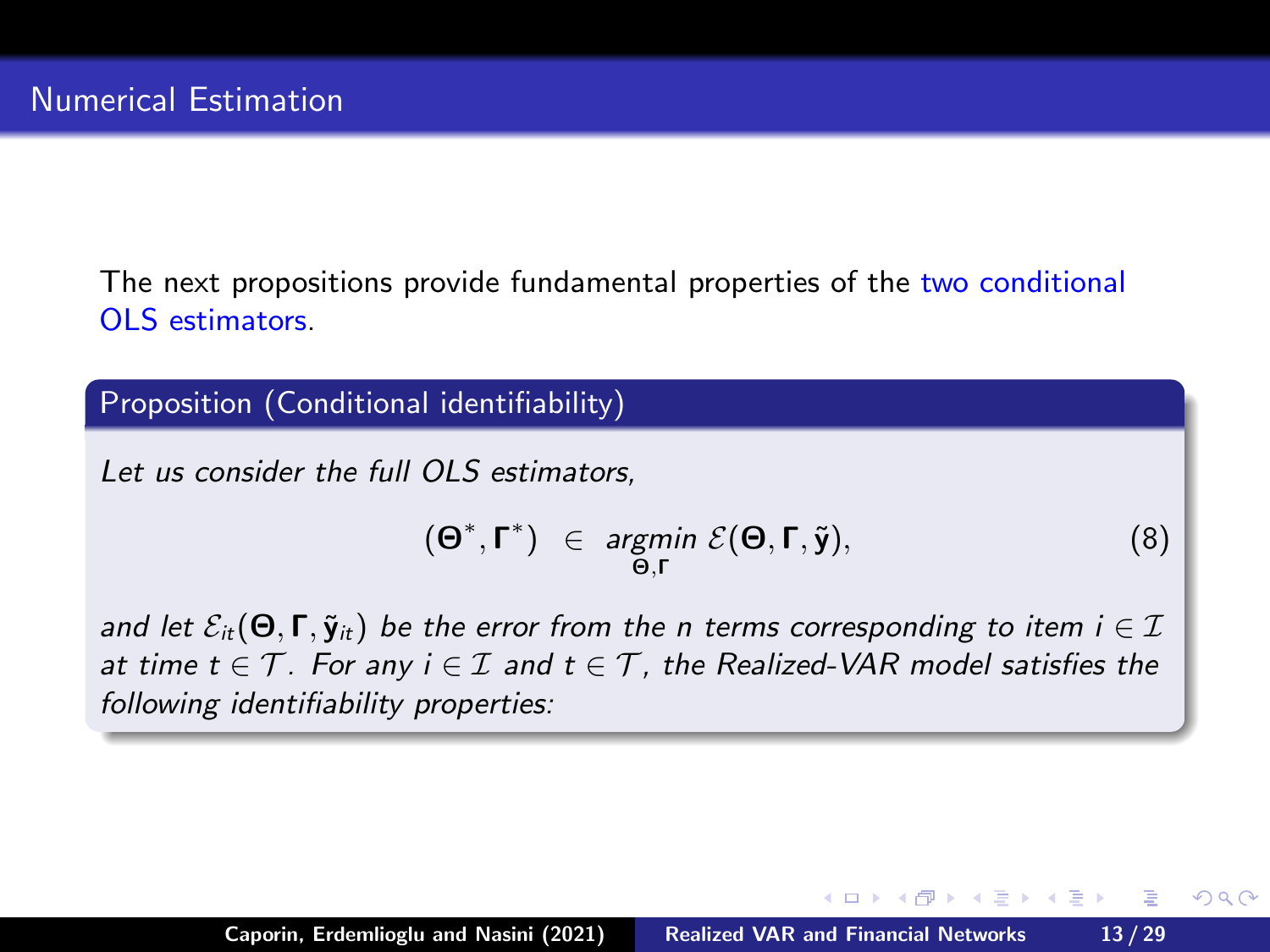#### First

For any fixed  $\Theta$ , if  $\mathcal{E}_{it}(\Theta,\Gamma,\mathsf{q})=\mathcal{E}_{it}(\Theta,\Gamma',\mathsf{q})$  for all  $\mathsf{q}\in\mathbb{R}^n$ , then  $\Gamma=\Gamma'.$ Furthermore, if  $Tm + 1 > n$  the conditional OLS estimator is uniquely characterized as

$$
\text{vec}(\Gamma^*) = \left(R(\Theta^*)^\top R(\Theta^*)\right)^{-1} R(\Theta^*)^\top \tilde{\mathbf{y}},\tag{9}
$$

where  $R(\Theta)$  is the nmT  $\times n(n-1)$  block-diagonal matrix, constructed in lexicographic order on  $(s, i, t)$ , using the elements  $[r_{1,1,i,t}(\Theta^*)\dots r_{n,n,i,t}(\Theta^*)]$  from (5) and (6).

### Second

For any fixed  $\Gamma$ , if  $\mathcal{E}_{it}(\Theta,\Gamma,\mathsf{q})=\mathcal{E}_{it}(\Theta',\Gamma,\mathsf{q})$  for all  $\mathsf{q}\in\mathbb{R}^n$ , then  $\Theta=\Theta'.$ Furthermore, if  $T > \tau$  the conditional OLS estimator is uniquely characterized as

$$
\text{vec}(\mathbf{\Theta}^*) = \left(W(\mathbf{\Gamma}^*)^\top W(\mathbf{\Gamma}^*)\right)^{-1} W(\mathbf{\Gamma}^*)^\top \tilde{\mathbf{y}},\tag{10}
$$

イロン イ御ン イミン イミン

 $2Q$ 

where  $W(\Gamma)$  is the  $nm\tau \times nm\tau$  block-diagonal matrix, constructed in lexicographic order on  $(s, i, t)$ , using the elements  $[w_{1,1,t-1}(\Gamma^*) \dots w_{n,m,t-\tau}(\Gamma^*)]$  from (5) and (6).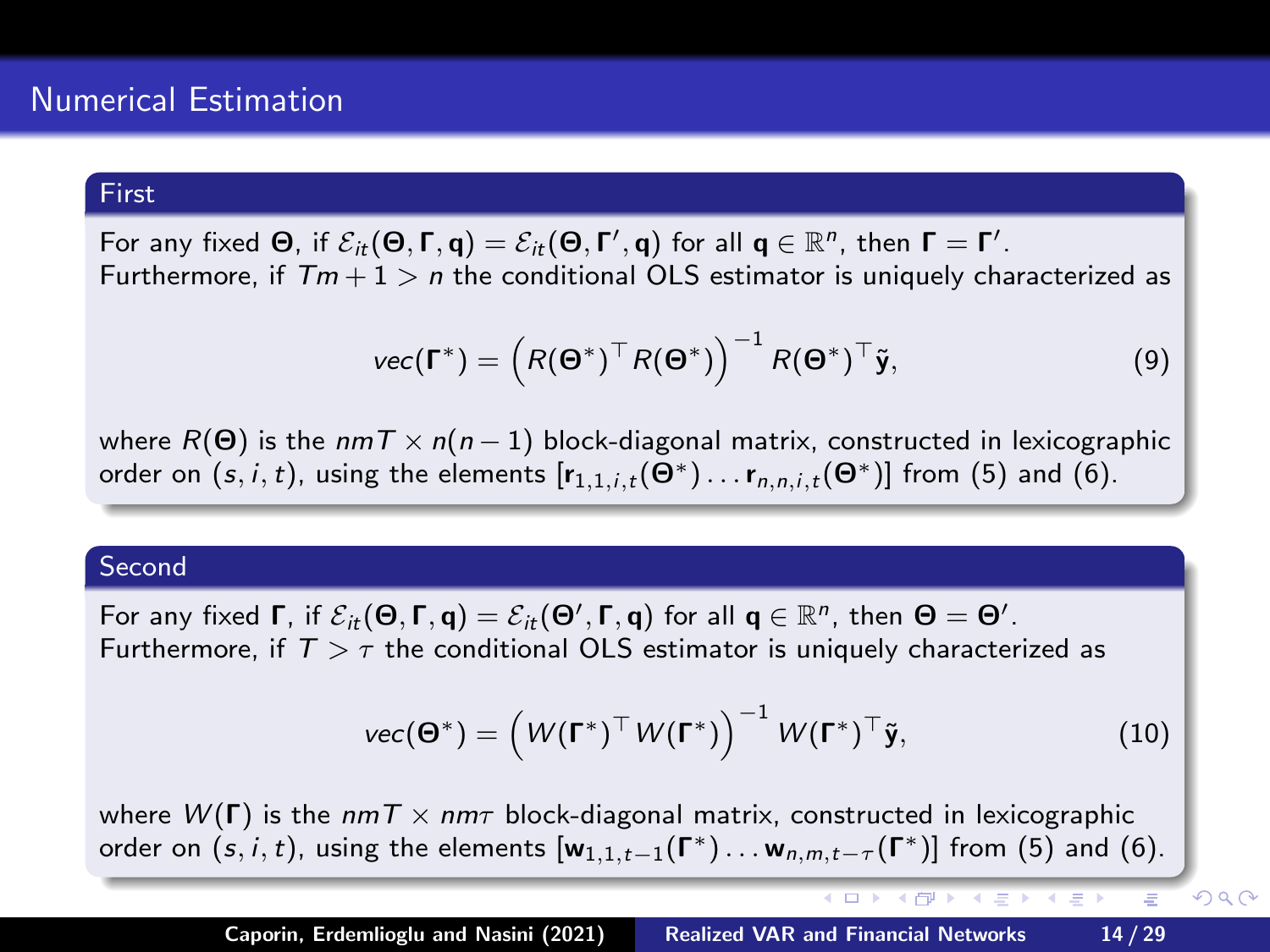We can now obtain a feasible solution of the non-linear system (4) by using a BCD method that decomposes the dependency structure of each equation.

We have the following iterative procedure:

- (0) Initialization:  $\mathbf{\Gamma} = I_n$ ,  $\mathbf{w}_{s,i,t-1}(\mathbf{\Gamma}) = \gamma_{s,i,t-1}$  and build  $W(\mathbf{\Gamma})$ .
- (1) Compute (10), set  $\mathbf{r}_{s,j,i,t}(\Theta) = \sum_{l=1}^{T} \theta_{i,l,s} \tilde{y}_{j,i,t-l}$  and build  $R(\Theta)$ .
- (2) Compute (9), set  $w_{s,i,t-l}(\Gamma) = \gamma_{s,i} \tilde{y}_{i,i,t-l}$  and build  $W(\Gamma)$ .
- (3) If converged, stop. Else go to 1.

We call this BCD procedure Realized-VAR-BCD method. We can show

### Corollary (From Theorem 1 of Hajinezhad and Shi, 2018)

The sequence generated the Realized-VAR-BCD method converges monotonically to a solution of (4).

イロメ イ押 トラ ミトラ ミント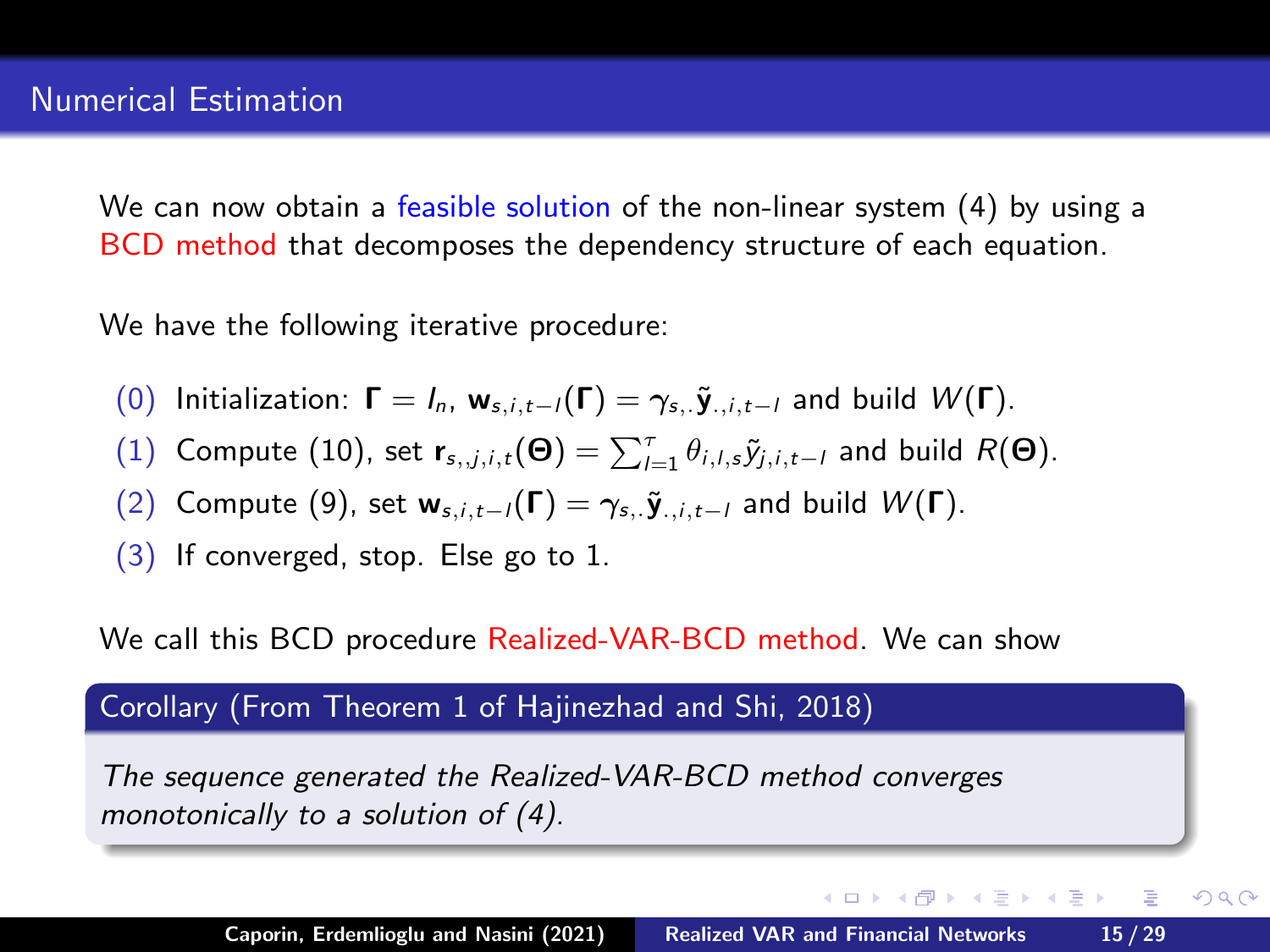### HIGH-FREQUENCY DATA

- Our data include discretely sampled 1-minute observations of prices and trading volumes of 1095 U.S. stocks listed in the Russell 3000 index.
- We include actual constituents as well as dead companies, from January 2003 to June 2018 (for best quotes, data start in October 2009).

| Sector                   | N   | Sector         |     |
|--------------------------|-----|----------------|-----|
| <b>Basic Materials</b>   | 49  | Consumer Goods | 117 |
| <b>Consumer Services</b> | 136 | Financial      | 231 |
| Healthcare               | 98  | Industrials    | 229 |
| Oil and Gas              | 56  | Technology     | 128 |
| Telecommunications       |     | Utilities      | 4հ  |

Table: Sectors and number of stocks. The table presents the number of stocks that we consider in our empirical analysis for different sectors.

K ロ ▶ K 御 ▶ K 결 ▶ K 결 ▶ │ 결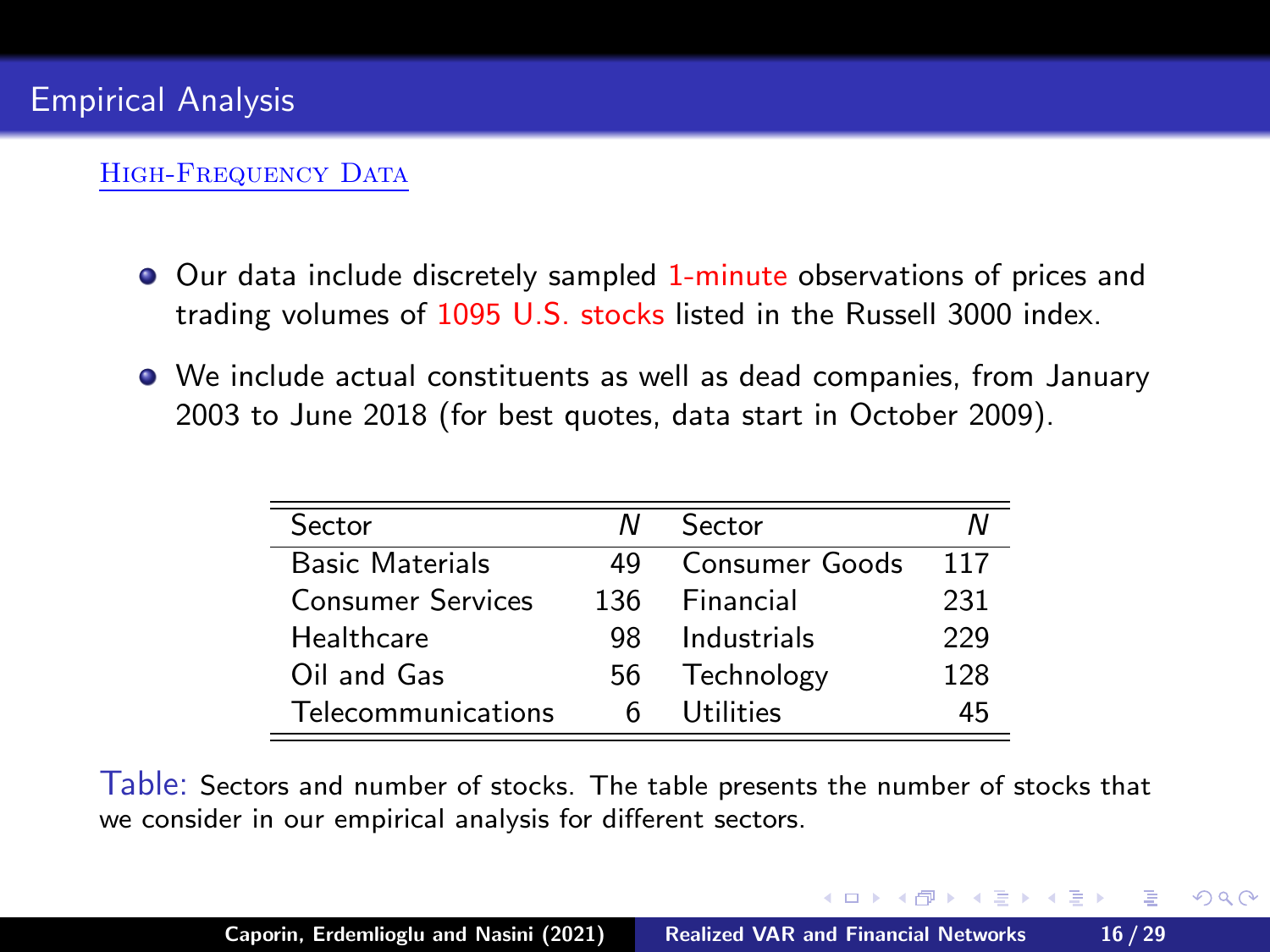### Realized Measures

We consider the following realized measures based on high-frequency data:

\n- i Realized Returns: 
$$
R_t = (1/n) \sum_{i=1}^{n} r_i
$$
\n- ii "Good" Realized Volatility:  $RS^+ = \sum_{j=1}^{n} r_j^2 I(r_j > 0)$ ;
\n- iii "Bad" Realized Volatility:  $RS^- = \sum_{j=1}^{n} r_j^2 I(r_j < 0)$ ;
\n

iv Traded Volume: 
$$
V = \sum_{j=1}^{n} n_j \times p_j
$$
\n*n<sub>j</sub>* number of traded shares within one minute; *p<sub>j</sub>* minute close price

Good and bad volatility measures capture upside and downside risk, respectively. Traded volume is a proxy of liquidity.

イロン イ団ン イミン イモンド ヨ

 $298$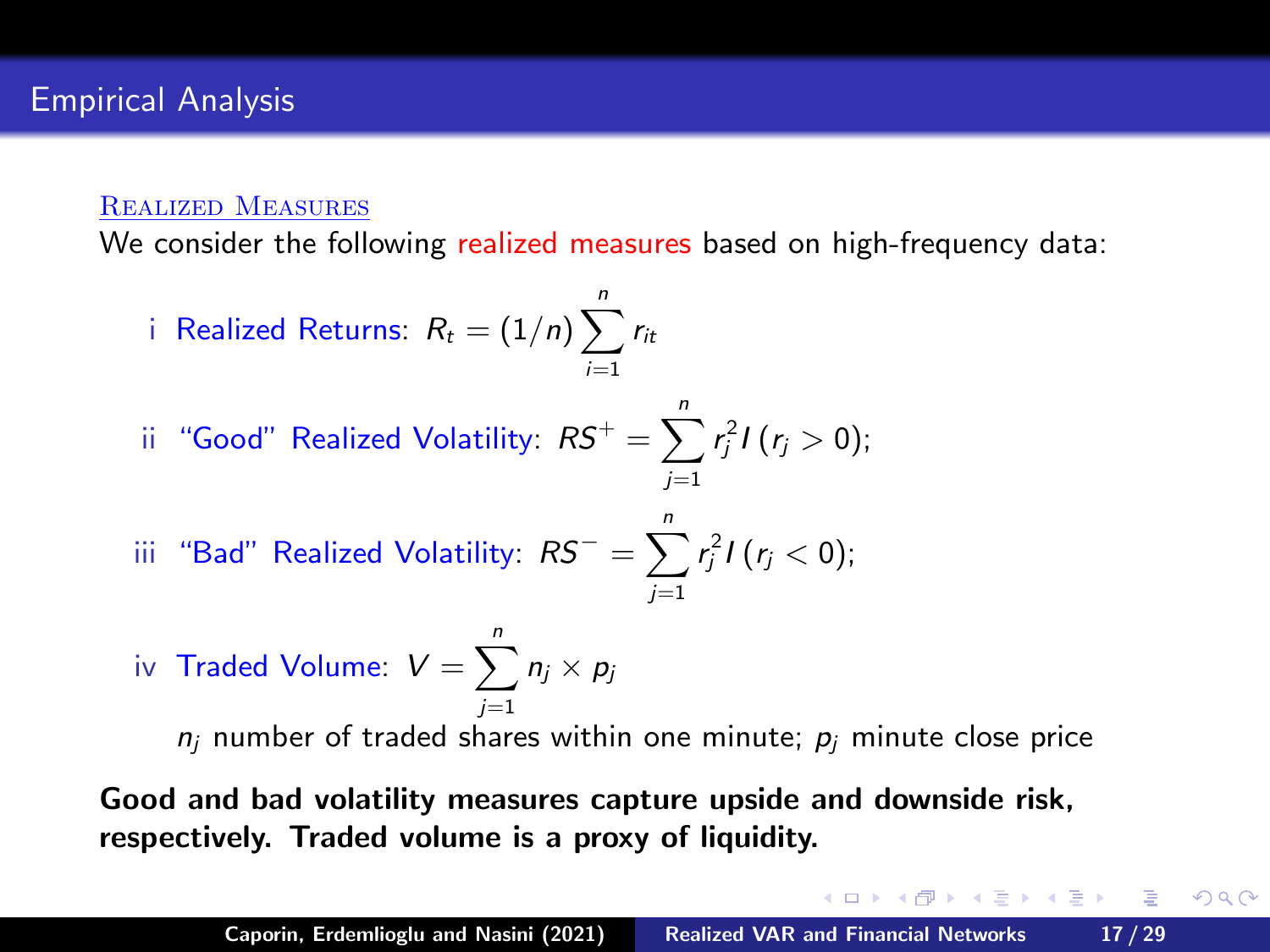# Estimated Networks: all sectors (full)







(a) Financials (b) Industrials (c) Technology

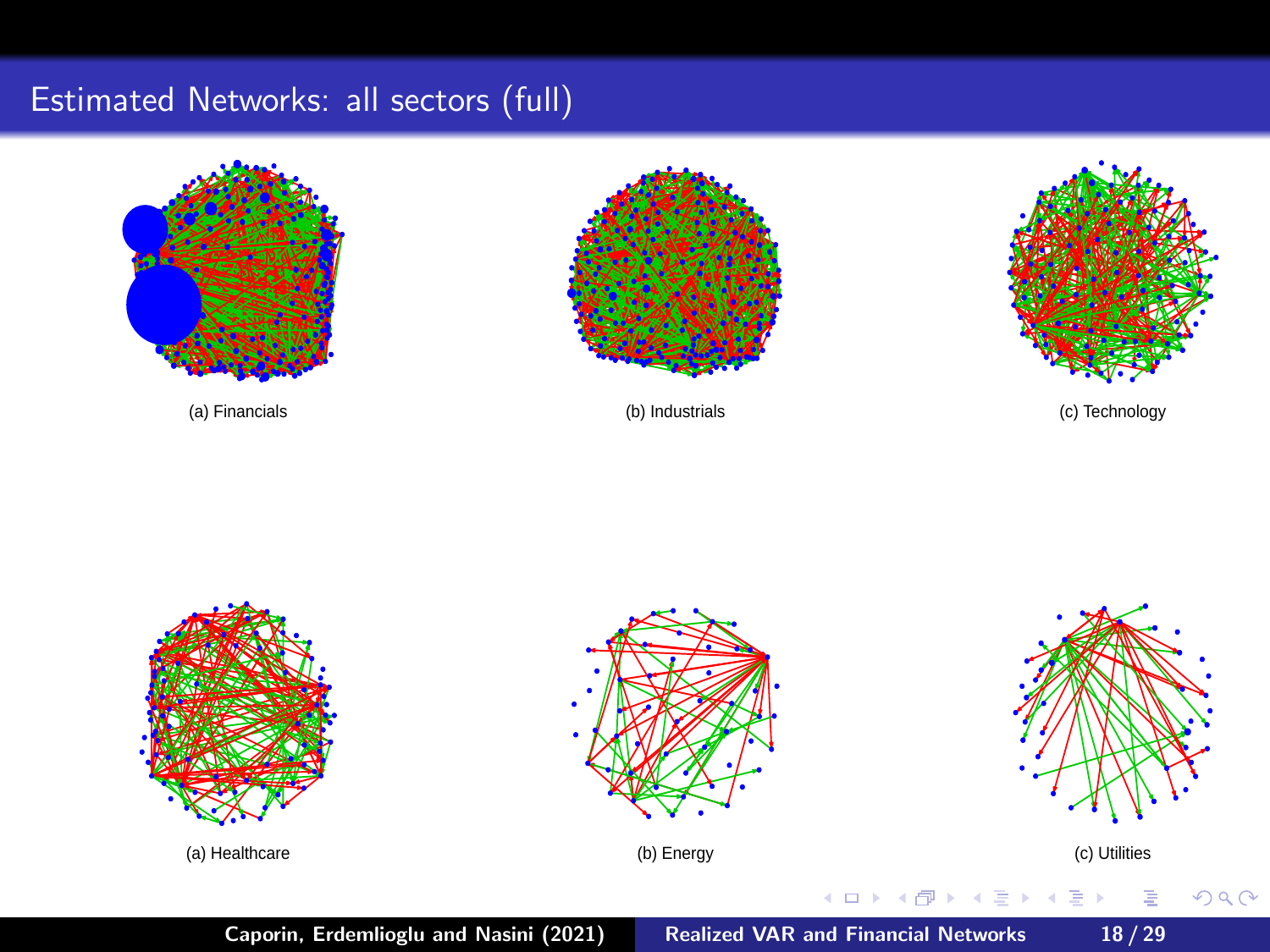# <span id="page-18-0"></span>Centrality Distribution: full system



Figure: The distribution of centrality scores of 1095 U.S. firms, when all realized variables are aggregated (i.e.,  $m = 4$ ). From left to right: histogram of the eigenvector centrality, the one of the PageRank centrality and a scatter plot between both centrality measures.

**← ロ → → 伊 → →**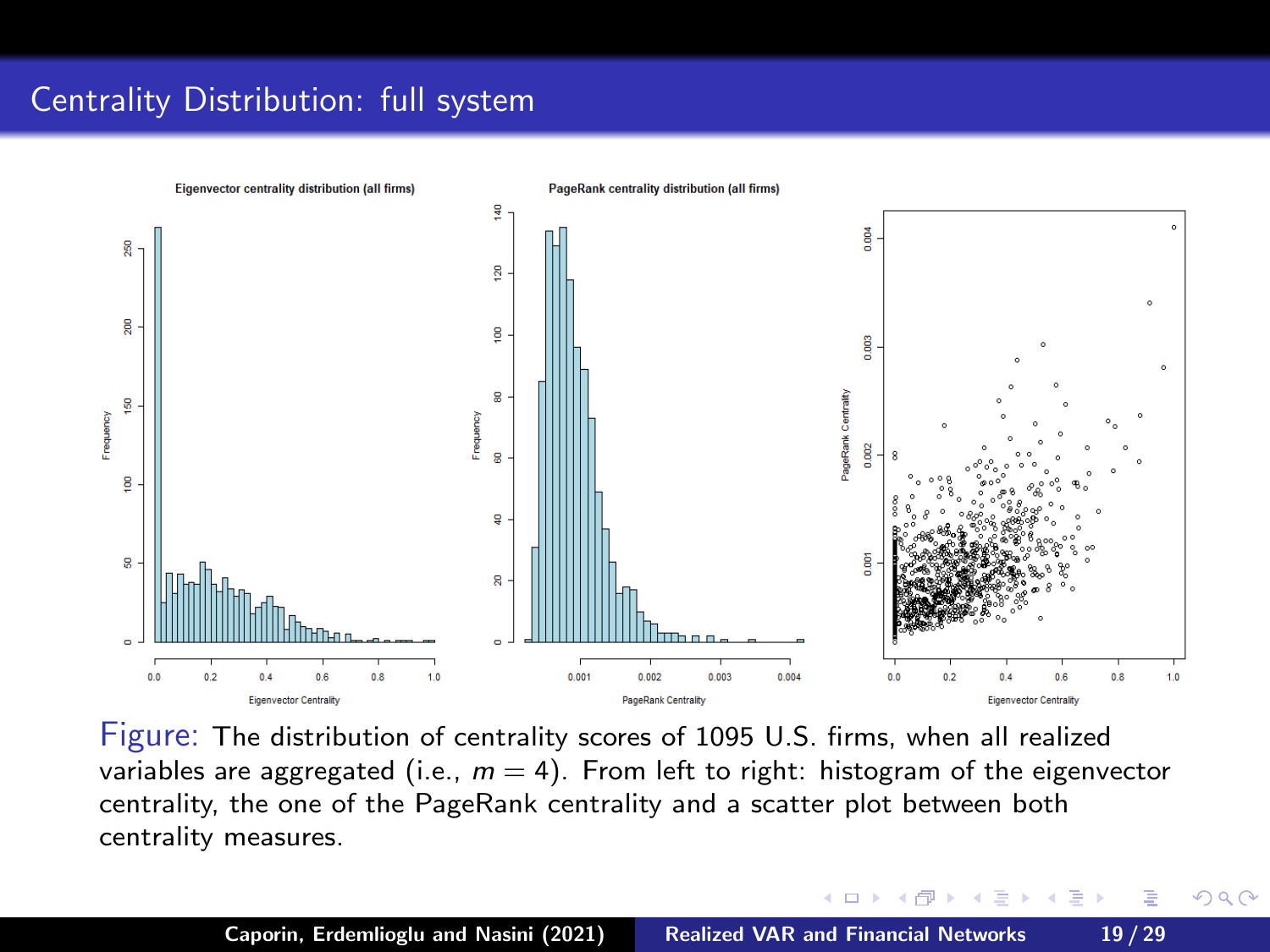## Table: Likelihood-ratio test

<span id="page-19-0"></span>

| Network     | LogLik (null) LogLik (full) | LR-stat           | $df_{null}$ | $df_{fitted}$ | $dt_{fitted-null}$ | prob. |
|-------------|-----------------------------|-------------------|-------------|---------------|--------------------|-------|
| Full system | -8503115                    | -8457230 91771.49 |             | 96360 1295385 | 1199025            | 0.000 |

## Table: Most influential firms (all sectors combined)

| Rank | Node | Ticker      | Score | Company name                    | Industry       | Rank | Node            | Ticker      | Score | Company name                     | Industry                  |
|------|------|-------------|-------|---------------------------------|----------------|------|-----------------|-------------|-------|----------------------------------|---------------------------|
|      | V463 | <b>HMN</b>  | 1.000 | <b>HORACE MANN CORP</b>         | Insurance      |      | V993            | <b>UDR</b>  | 0.004 | UNITED DOM REALTY TRUST. INC.    | REIT                      |
|      | V46  | <b>ALL</b>  | 0.826 | <b>ALLSTATE CORP</b>            | Insurance      | ٥    | V579            | <b>INC</b>  | 0.003 | LINCOLN NATIONAL CORP            | Insurance                 |
|      | V793 | PRU         | 0.817 | PRUDENTIAL FINANCIAL INC.       | Insurance      | З    | V925            | <b>STT</b>  | 0.003 | <b>STATE STREET CORP</b>         | Bank holding              |
|      | V890 | <b>SLG</b>  | 0.749 | SL GREEN REALTY CORP            | REIT           |      | V435            | GS.         | 0.003 | <b>GOLDMAN SACHS GROUP INC</b>   | Inv banking               |
|      | V707 | NUF         | 0.714 | <b>NUCOR CORPORATION</b>        | Industrial     |      | V463            | <b>HMN</b>  | 0.003 | HORACE MANN CORP                 | Insurance                 |
| 6    | V411 | GF          | 0.710 | <b>GENERAL ELECTRIC COMPANY</b> | Tech/fin       | 6    | V793            | PRU         | 0.003 | PRUDENTIAL FINANCIAL INC.        | Insurance                 |
|      | V116 | <b>BEN</b>  | 0.695 | FRANKLIN RESOURCES. INC.        | Inv Management |      | V587            | <b>IPT</b>  | 0.003 | <b>LIBERTY PROPERTY TRUST</b>    | REIT                      |
|      | V102 | BAC         | 0.638 | <b>BANK OF AMERICA CORP</b>     | Inv Banking    | 8    | V46             | <b>ALL</b>  | 0.002 | <b>ALLSTATE CORP</b>             | Insurance                 |
| ۹    | V435 | GS.         | 0.588 | GOI DMAN SACHS GROUP INC        | Inv Banking    | ۹    | V77             | ASR         | 0.002 | ASSOCIATED BANC CORP             | Bank holding              |
| 10   | V485 | <b>IBOC</b> | 0.581 | INT BANCSHARES CORP             | Bank holding   | 10   | V391            | <b>FMRI</b> | 0.002 | FIRST MIDWEST BANCORP INC        | Retail banking            |
| 11   | V472 | <b>HRS</b>  | 0.549 | L3HARRIS TECHNOLOGIES INC.      | Technology     | 11   | V976            | TROW        | 0.002 | T. ROWE PRICE GROUP INC.         | Inv management            |
| 12   | V534 | <b>IPM</b>  | 0.546 | JPMORGAN CHASE & CO.            | Inv Banking    | 12   | V892            | SLM         | 0.002 | SALLIE MAE                       | Consumer banking          |
| 13   | V726 | OII         | 0.539 | OCEANEERING INT INC             | Technology     | 13   | V745            | OXY         | 0.002 | OCCIDENTAL PETROLEUM CORP        | Energy                    |
| 14   | V868 | SCHW        | 0.517 | CHARLES SCHWAB CORP             | Banking        | 14   | V124            | <b>RK</b>   | 0.002 | <b>RANK OF NEW YORK M. CORP.</b> | <b>Financial services</b> |
| 15   | V401 | <b>FRT</b>  | 0.513 | FEDERAL REALTY INV TRUST        | <b>REIT</b>    | 15   | V60             | AMZN        | 0.002 | AMAZON.COM. INC.                 | Technology                |
| 16   | V789 | PRAA        | 0.513 | PRA GROUP INC.                  | Deht collector | 16   | V542            | <b>KFY</b>  | 0.002 | <b>KEYCORP</b>                   | Bank holding              |
| 17   | V760 | PEP         | 0.502 | PEPSICO, INC.                   | Food           | 17   | V219            | COF         | 0.002 | CAPITAL ONE FINANCIAL CORP       | Bank holding              |
| 18   | V657 | <b>MTR</b>  | 0.499 | <b>M&amp;T BANK CORPORATION</b> | Bank holding   | 18   | V397            | <b>FR</b>   | 0.002 | FIRST IND REALTY TRUST. INC.     | <b>REIT</b>               |
| 19   | V460 | HIW         | 0.495 | HIGHWOODS PROP INC              | REIT           | 19   | V411            | GF          | 0.002 | <b>GENERAL ELECTRIC COMPANY</b>  | Tech/fin                  |
| 20   | V925 | <b>STT</b>  | 0.482 | STATE STREET CORP               | Bank holding   | 20   | V <sub>37</sub> | AIV         | 0.002 | APARTMENT INV AND MAN CO         | <b>REIT</b>               |

Caporin, Erdemlioglu and Nasini (2021) [Realized VAR and Financial Networks](#page-0-0) 20 / 29

メロト イ御 トメ ミトメ ミト

 $\sqrt{2Q}$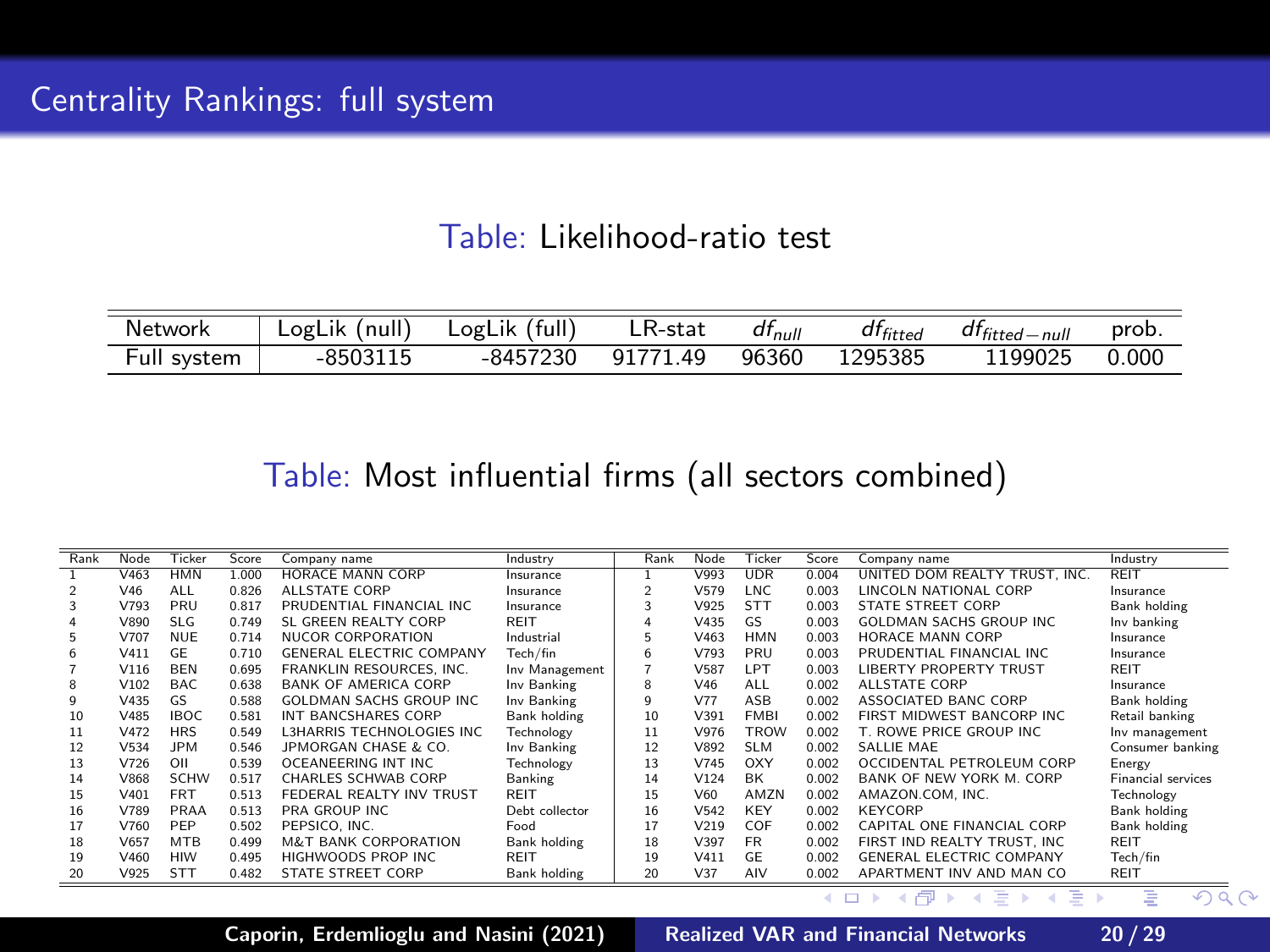# <span id="page-20-0"></span>Centrality Distribution: financial sector



Figure: The distribution of centrality scores of 231 U.S. financial institutions, when all realized variables are aggregated (i.e.,  $m = 4$ ). From left to right: the histogram of the eigenvector centrality, the one of the PageRank centrality and a scatter plot between both centrality measures.

4 m \* 4 m \* 4 m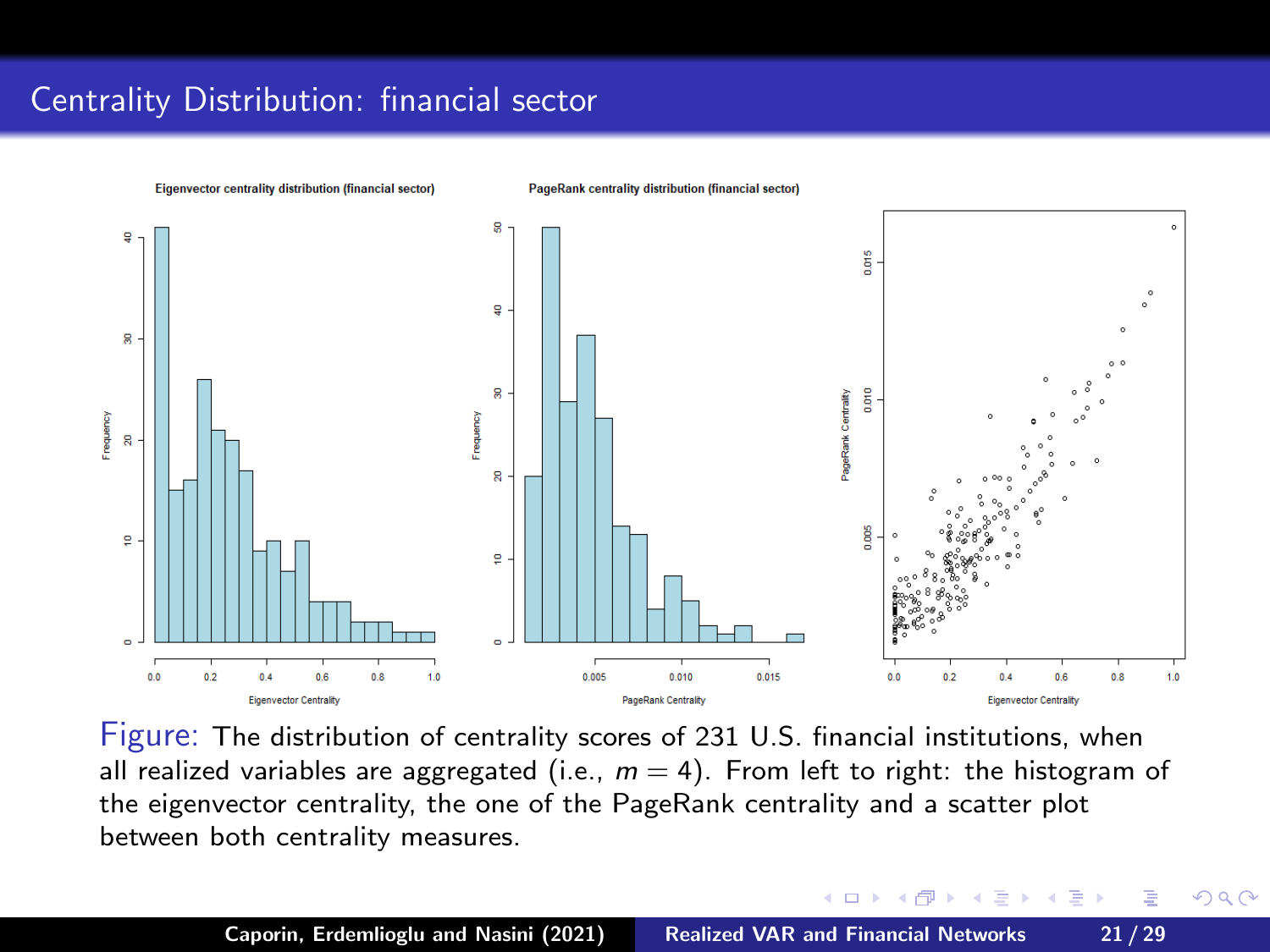## Table: Likelihood-ratio test

<span id="page-21-0"></span>

|            | Network   LogLik (null) LogLik (full) LR-stat $df_{null}$ $df_{fitted}$ $df_{fitted-null}$ prob. |                               |  |             |  |
|------------|--------------------------------------------------------------------------------------------------|-------------------------------|--|-------------|--|
| Financials | -1793642                                                                                         | -1784478 18327.91 20328 73689 |  | 53361 0.000 |  |

## Table: Most influential firms (only financial sector)

| Rank | Node            | Ticker       | Score | Company name                     | Industry            | Rank           | Node             | Ticker      | Score | Company name                        | Industry     |
|------|-----------------|--------------|-------|----------------------------------|---------------------|----------------|------------------|-------------|-------|-------------------------------------|--------------|
|      | V203            | <b>TRMK</b>  |       | <b>TRUSTMARK CORP</b>            | <b>Bank holding</b> |                | V98              | GS          | 0.023 | <b>GOLDMAN SACHS GROUP INC</b>      | Inv banking  |
|      | V212            | <b>USB</b>   | 0.919 | U.S. BANCORP                     | Bank holding        | $\overline{2}$ | V197             | <b>STT</b>  | 0.021 | STATE STREET CORP                   | Bank holding |
| 3    | V126            | <b>IPT</b>   | 0.852 | <b>IRERTY PROPERTY TRUST</b>     | REIT                | 3              | V126             | <b>IPT</b>  | 0.014 | LIBERTY PROPERTY TRUST              | REIT         |
|      | V98             | GS.          | 0.815 | GOI DMAN SACHS GROUP INC.        | Inv banking         | 4              | V207             | <b>UDR</b>  | 0.014 | UNITED DOM REALTY TRUST. INC.       | RFIT         |
| 5.   | V51             | CINF         | 0.743 | CINCINNATI FINANCIAL CORP        | Insurance           | 5              | V165             | PRU         | 0.014 | PRUDENTIAL FINANCIAL INC.           | Insurance    |
| 6.   | V140            | <b>MTB</b>   | 0.656 | <b>M&amp;T BANK CORPORATION</b>  | Bank holding        | 6              | V125             | LNC         | 0.013 | LINCOLN NATIONAL CORP               | Insurance    |
|      | V <sub>8</sub>  | AIV          | 0.589 | APARTMENT INV CORP               | <b>REIT</b>         |                | V51              | CINF        | 0.012 | CINCINNATI FINANCIAL CORP           | Insurance    |
| 8    | V187            | SLG.         | 0.583 | SL GREEN REALTY CORP             | <b>REIT</b>         | 8              | V221             | <b>WFC</b>  | 0.011 | WELLS FARGO & CO.                   | Fin services |
| ۹    | V <sub>7</sub>  | AIG          | 0.576 | AMERICAN INT GROUP INC           | Insurance           | q              | V203             | <b>TRMK</b> | 0.011 | <b>TRUSTMARK CORP</b>               | Bank holding |
| 10   | V197            | <b>STT</b>   | 0.566 | <b>STATE STREET CORP</b>         | Bank holding        | 10             | V <sub>231</sub> | XL          | 0.011 | AXA XL (XL GROUP)                   | Insurance    |
| 11   | V74             | <b>ESS</b>   | 0.513 | <b>FSSEX PROPERTY TRUST INC.</b> | REIT                | 11             | V26              | <b>RK</b>   | 0.010 | <b>BANK OF NEW YORK MELLON CORP</b> | Fin services |
| 12   | V67             | <b>DDR</b>   | 0.496 | SITE CENTERS                     | <b>REIT</b>         | 12             | V102             | HRAN        | 0.010 | HUNTINGTON BANCSHARES INC           | Bank holding |
| 13   | V168            | <b>RBCAA</b> | 0.494 | REPUBLIC BANCORP. INC.           | Bank holding        | 13             | <b>V58</b>       | COF         | 0.010 | CAPITAL ONE FINANCIAL CORP          | Bank holding |
| 14   | V19             | AXP          | 0.478 | AMERICAN EXPRESS COMPANY         | <b>Fin Services</b> | 14             | V214             | <b>VNO</b>  | 0.010 | VORNADO REALTY TRUST                | <b>REIT</b>  |
| 15   | V201            | <b>TMK</b>   | 0.473 | TORCHMARK CORP                   | Life insurance      | 15             | V40              | <b>CB</b>   | 0.009 | CHURR LTD                           | Insurance    |
| 16   | V <sub>2</sub>  | ACGL         | 0.443 | ARCH CAPITAL GROUP LTD           | Insurance           | 16             | V188             | <b>SLM</b>  | 0.009 | SALLIE MAE                          | Con banking  |
| 17   | V <sub>22</sub> | <b>BBT</b>   | 0.436 | TRUIST FINANCIAL CORP            | Bank holding        | 17             | V67              | <b>DDR</b>  | 0.009 | SITE CENTERS                        | <b>REIT</b>  |
| 18   | V31             | <b>RPFH</b>  | 0.428 | BOSTON PRIVATE FIN HLDG INC.     | Bank holding        | 18             | V223             | WRF         | 0.009 | WASHINGTON R E INV TRUST            | <b>REIT</b>  |
| 19   | V24             | <b>BEN</b>   | 0.422 | FRANKLIN RESOURCES. INC.         | Inv Man             | 19             | V106             | HMN         | 0.009 | HORACE MANN CORP                    | Insurance    |
| 20   | V94             | <b>FULT</b>  | 0.404 | FULTON FINANCIAL CORP            | Fin services        | 20             | V91              | <b>FR</b>   | 0.008 | FIRST IND REALTY TRUST. INC         | <b>REIT</b>  |

Caporin, Erdemlioglu and Nasini (2021) [Realized VAR and Financial Networks](#page-0-0) 22 / 29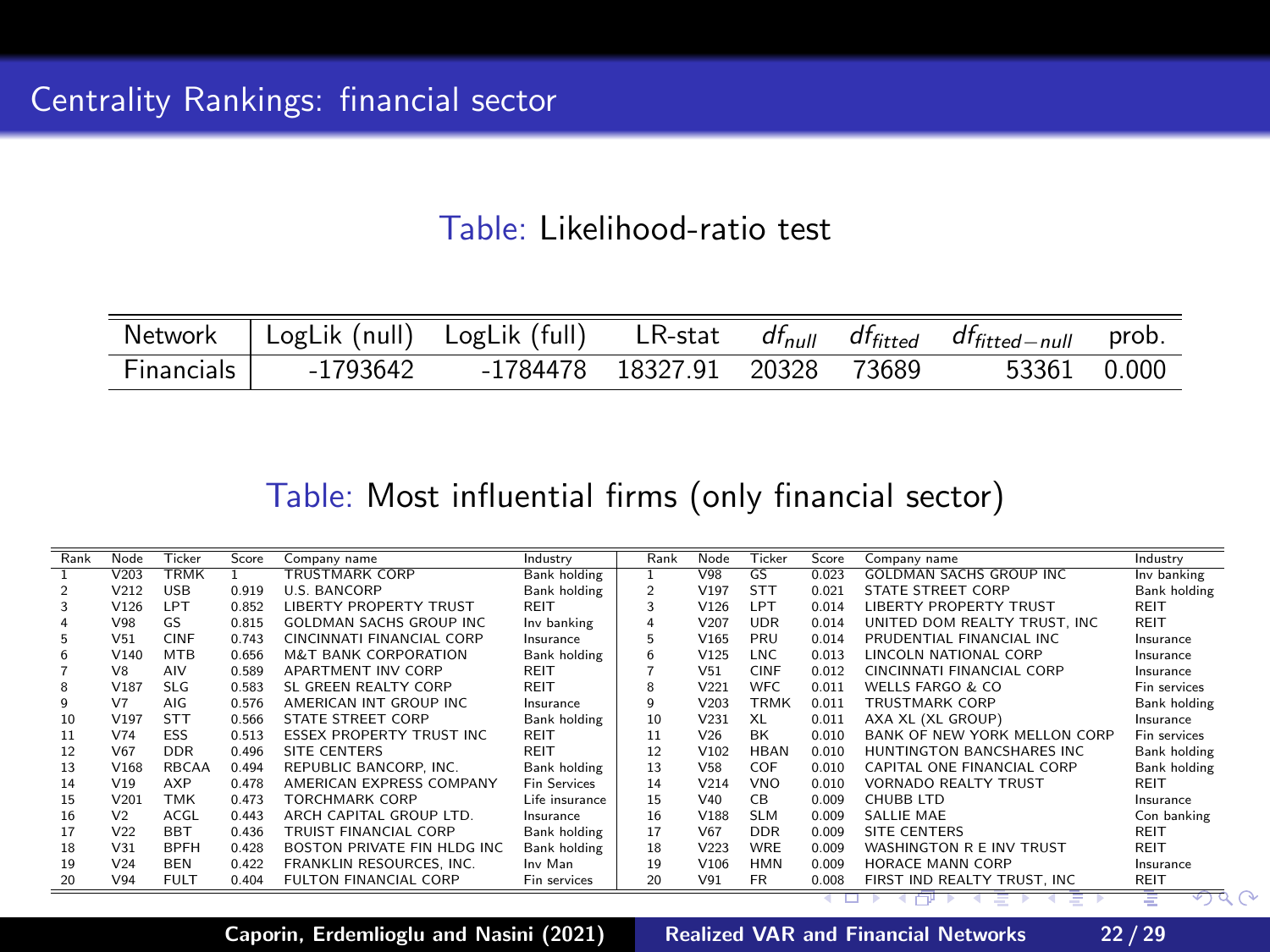# <span id="page-22-0"></span>Centrality Distribution: financial sector



Figure: The figure displays the frequency histograms of elements from correlation matrices within original data (left) and residuals (right). We separate correlations within (upper panel) and between (lower panel) realized measures. The calculations are based on the full-system data that contain all sectors when all realized variables are aggregated (i.e.,  $m = 4$  $m = 4$ ). The sample covers the peri[od](#page-21-0) f[ro](#page-23-0)m [Ja](#page-22-0)[nu](#page-23-0)[ary](#page-0-0) [1,](#page-30-0) [20](#page-0-0)[03](#page-30-0) [to](#page-0-0) June 29, 2018. イロン イ団ン イヨン イヨン 一番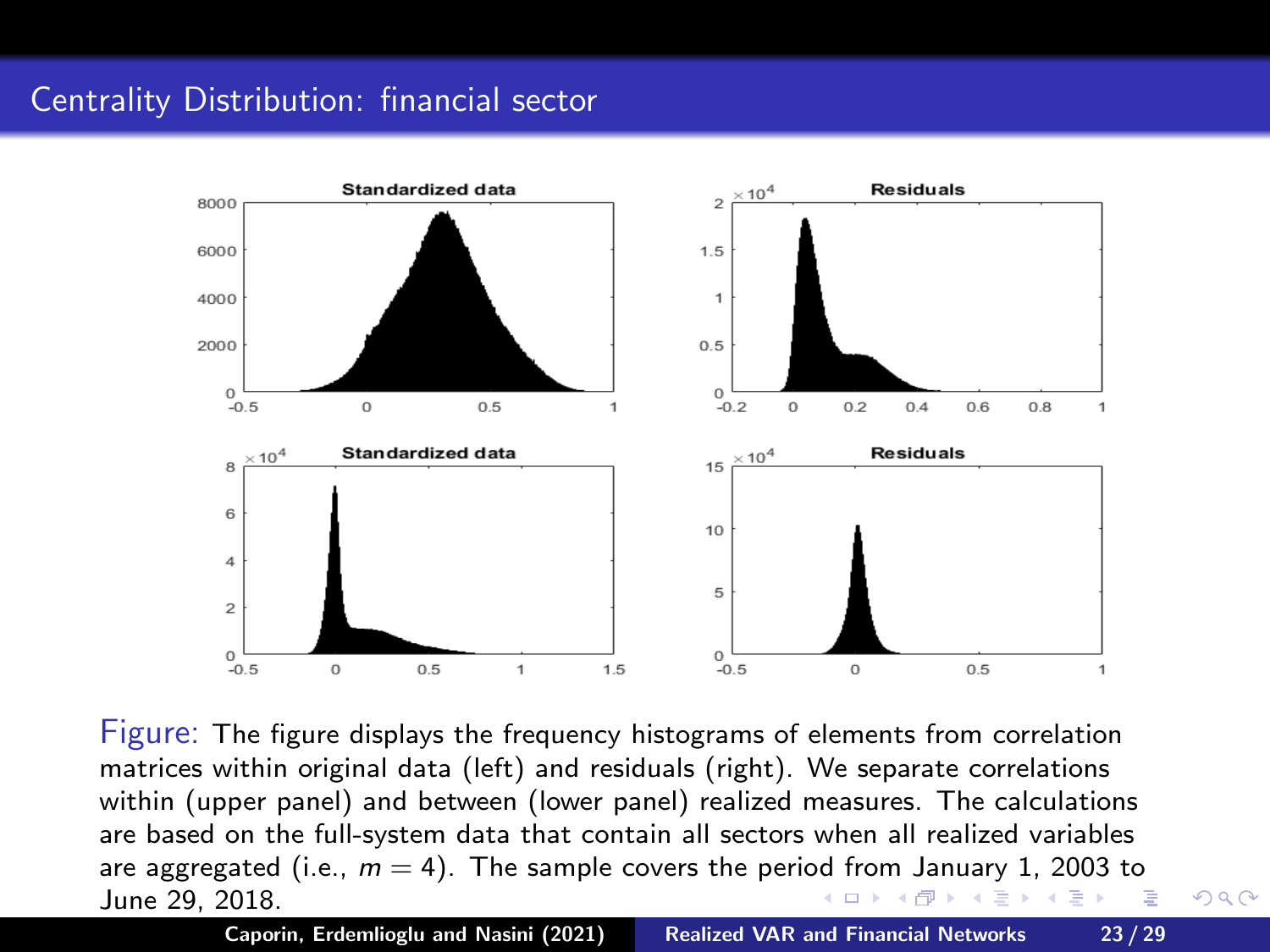# <span id="page-23-0"></span>Impulse Response Analysis

- We study the impulse response functions (IRFs) generated based on sector-specific (financials) estimation results over the full sample.
- We proceed as follows:
	- $\rightarrow$  Utilize the rankings based on eigenvector centrality in order to select the financial institution (within top 20 most influential financial institutions)
	- $\rightarrow$  Orthogonalize the model residuals using spectral decomposition
	- $\rightarrow$  Consider a shock on a single central institution, trading volume and bad vol shift upward  $(+1)$ , returns shift down  $(-1)$ , no effect on good vol.
- We examine the following three systemically important institutions (among others that are ranked top in the list):
	- (i) Bank of America (BAC)
	- (ii) Goldman Sachs (GS)
	- (iii) JP Morgan (JPM)

Caporin, Erdemlioglu and Nasini (2021) [Realized VAR and Financial Networks](#page-0-0) 24 / 29

イロメ イ母メ イヨメ イヨメー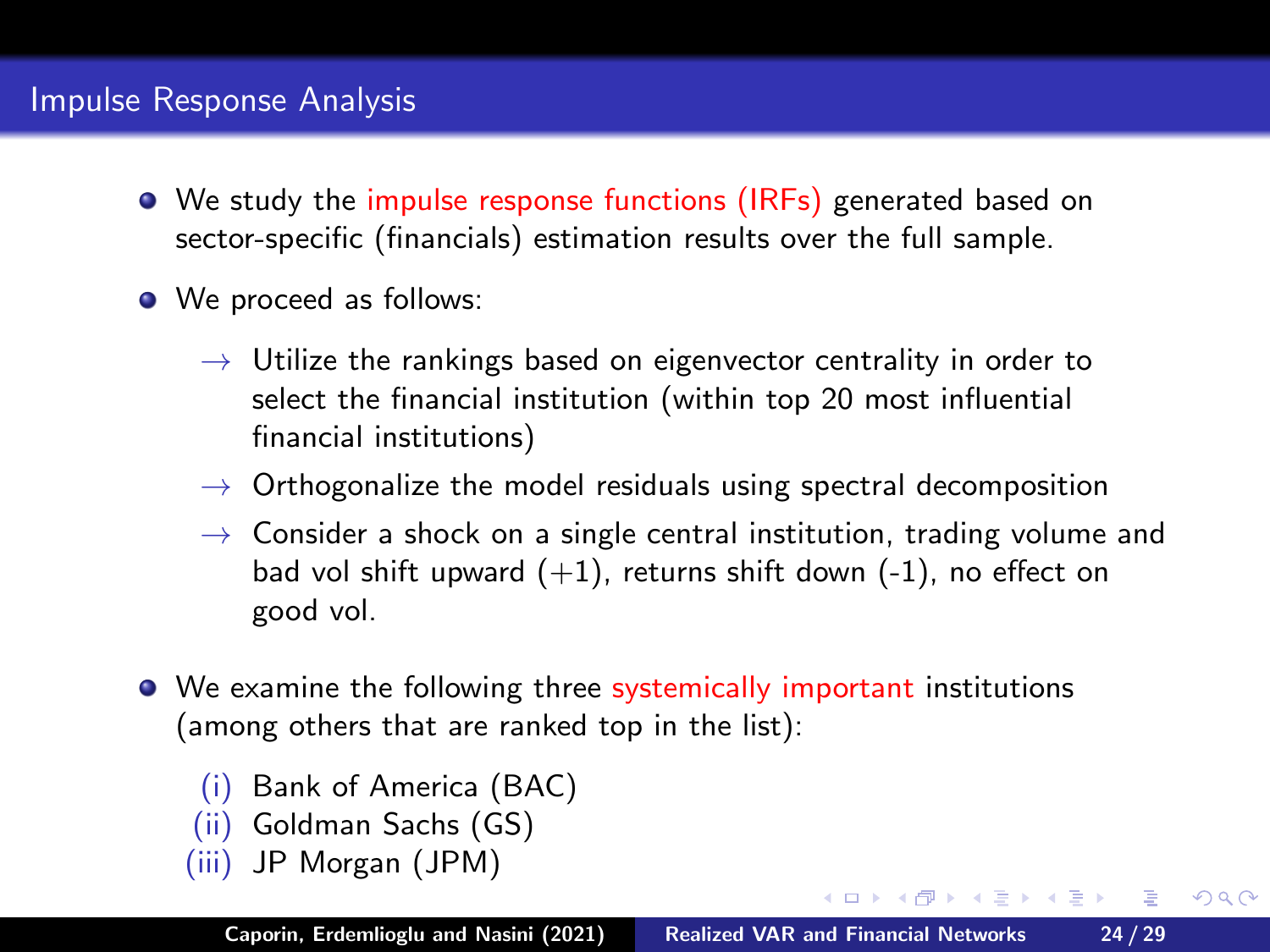## <span id="page-24-0"></span>Impulse Response Functions for BAC



Figure: The upper panel demonstrates the asset-specific quantiles of the IRFs while IRFs in the lower panel are for all other assets (cross-sectional quantiles) when we exclude the target asset (BAC) that received the shock. [All](#page-23-0)I[RF](#page-25-0)[s](#page-23-0) [are](#page-24-0) [cum](#page-0-0)[ul](#page-30-0)[ate](#page-0-0)[d.](#page-30-0)

Caporin, Erdemlioglu and Nasini (2021) [Realized VAR and Financial Networks](#page-0-0) 25 / 29

 $299$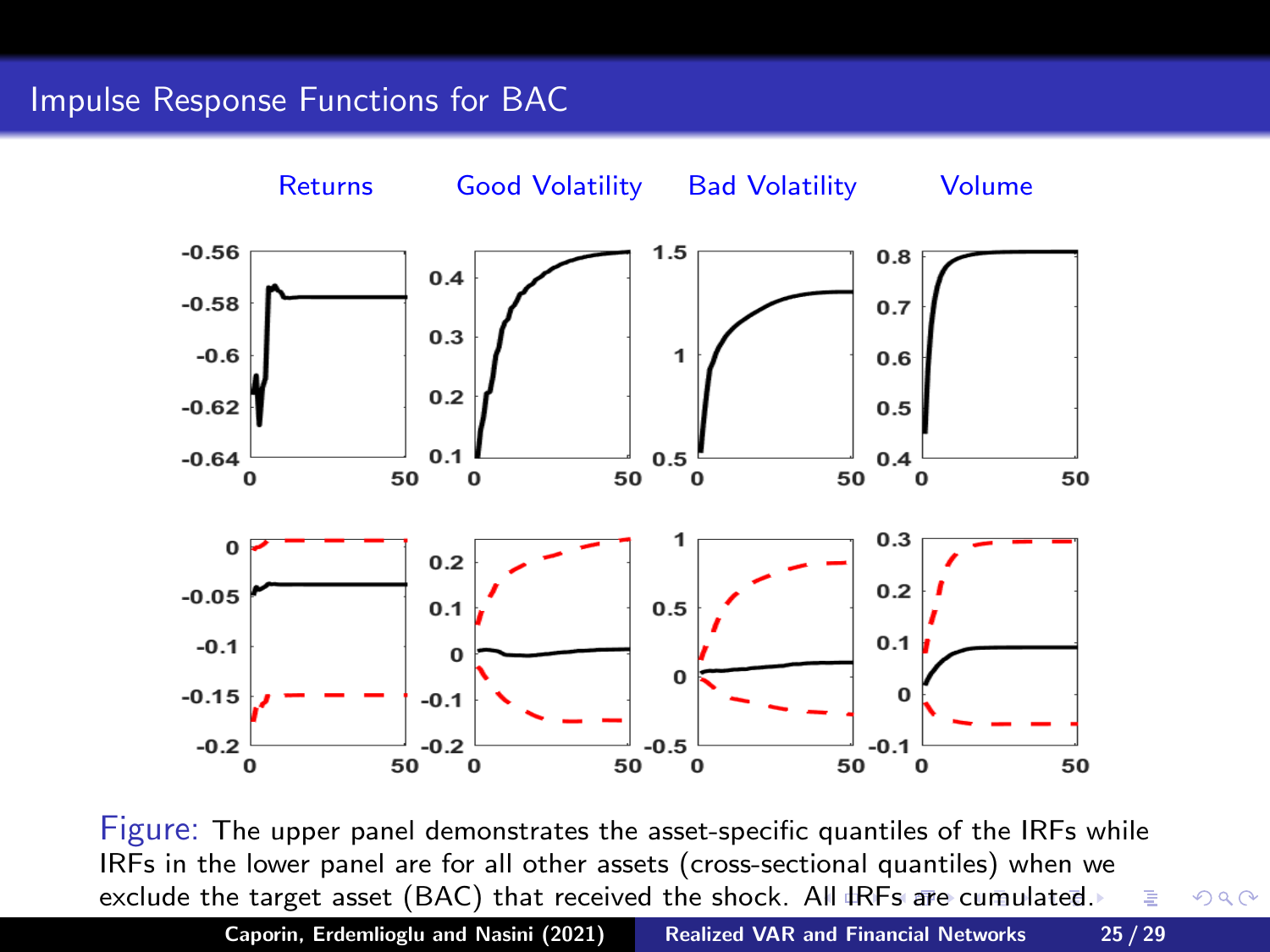## <span id="page-25-0"></span>Impulse Response Functions for GS



Figure: The upper panel demonstrates the asset-specific quantiles of the IRFs while IRFs in the lower panel are for all other assets (cross-sectional quantiles) when we exclude the target asset (GS) that received the shock. Al[l IR](#page-24-0)[Fs](#page-26-0) [ar](#page-24-0)[e](#page-25-0)[c](#page-25-0)[u](#page-26-0)[mu](#page-0-0)[lat](#page-30-0)[ed.](#page-0-0) 店

Caporin, Erdemlioglu and Nasini (2021) [Realized VAR and Financial Networks](#page-0-0) 26 / 29

 $299$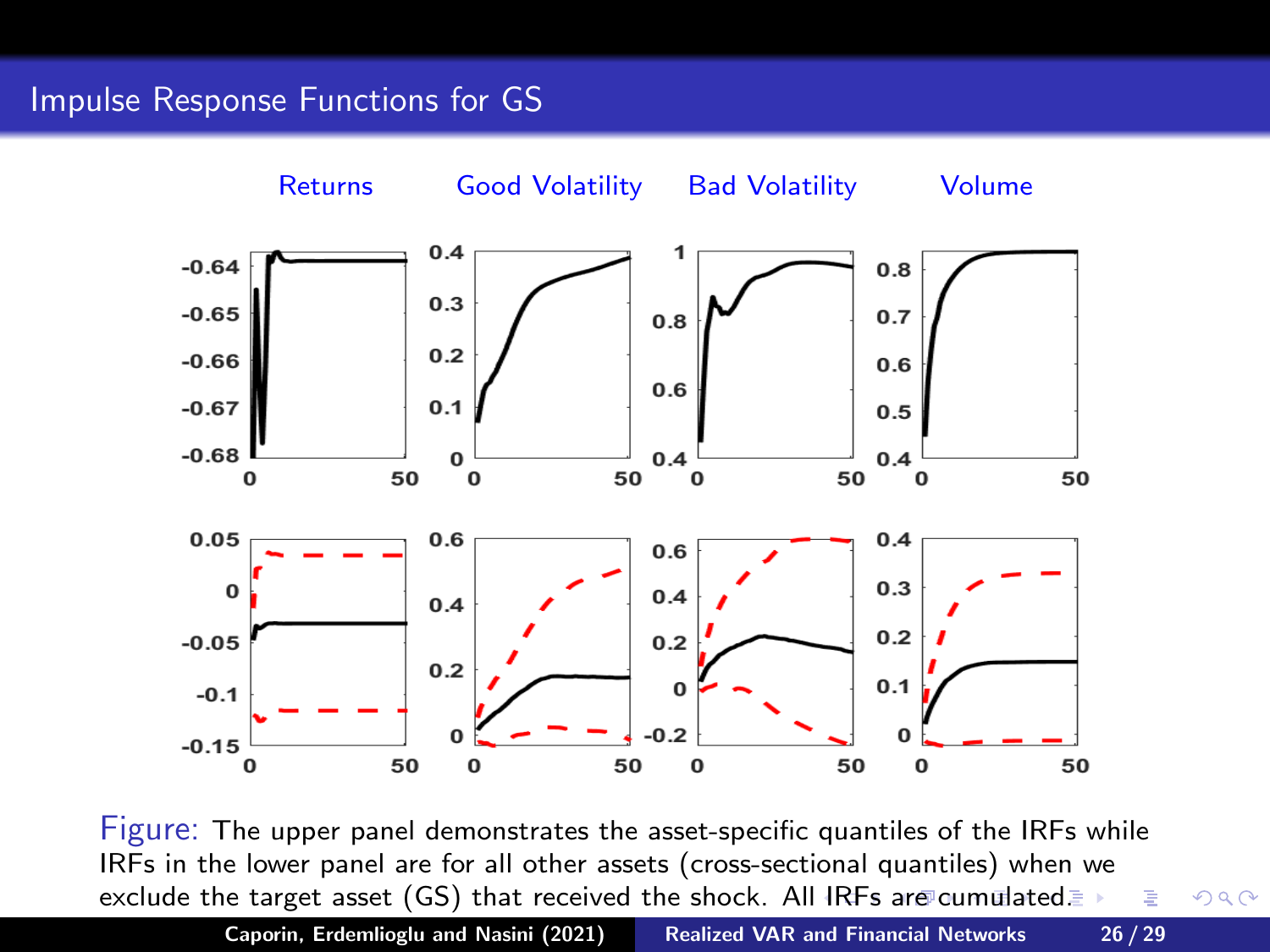## <span id="page-26-0"></span>Impulse Response Functions for JPM



Figure: The upper panel demonstrates the asset-specific quantiles of the IRFs while IRFs in the lower panel are for all other assets (cross-sectional quantiles) when we exclude the target asset (JPM) that received the shock. [All](#page-25-0)I[RF](#page-27-0)[s](#page-25-0) [are](#page-26-0) [cum](#page-0-0)[ul](#page-30-0)[ate](#page-0-0)[d.](#page-30-0)

Caporin, Erdemlioglu and Nasini (2021) [Realized VAR and Financial Networks](#page-0-0) 27 / 29

つくへ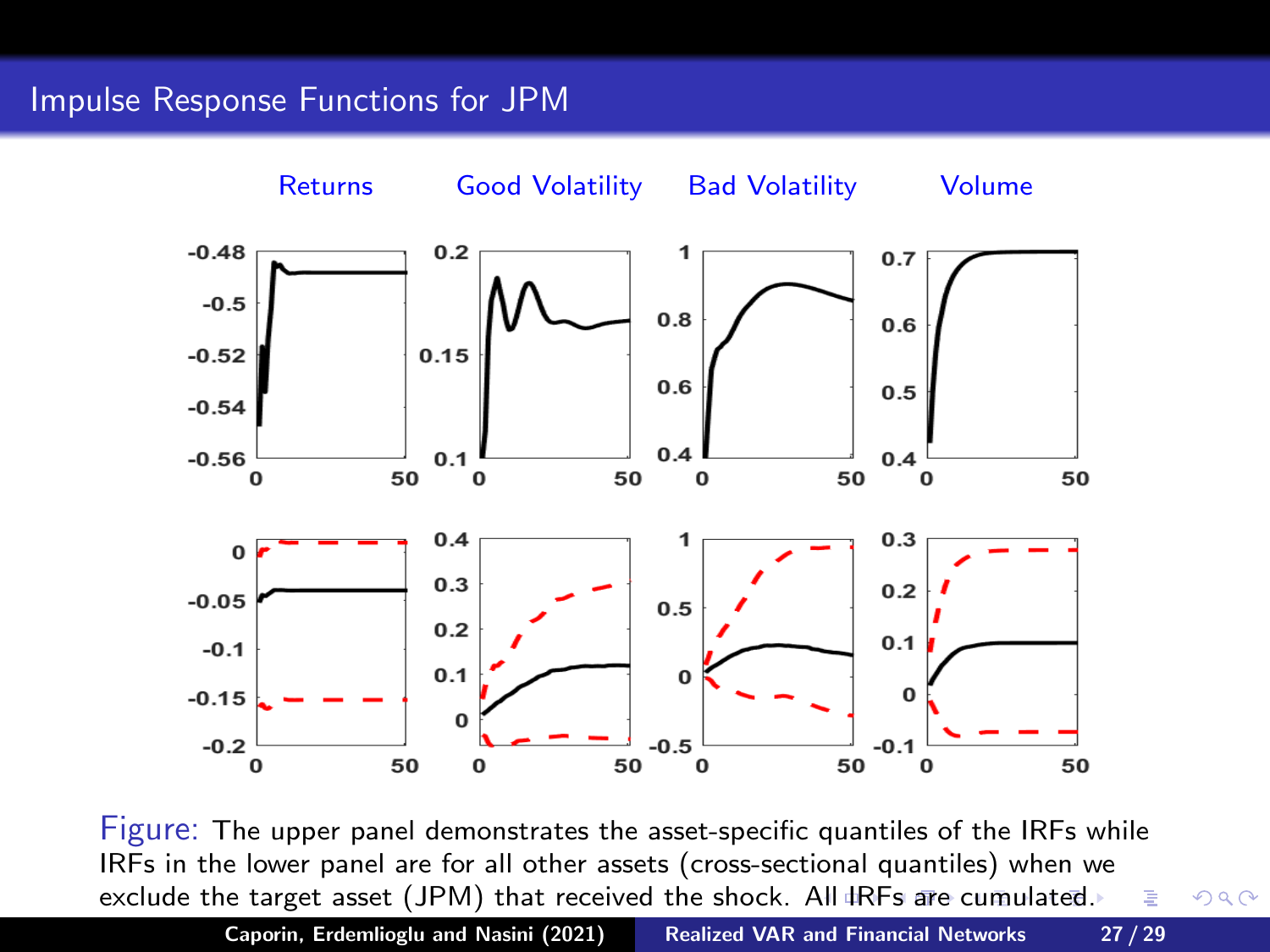- <span id="page-27-0"></span>• We develop a network-based VAR model to characterize interdependencies in a large panel of financial assets.
- The model exploits the intraday (high-frequency) trading information embedded in realized variables containing returns, volumes and volatilities.
- We propose using a block coordinate descent (BCD) procedure to estimate this new realized VAR class (Realized-VAR).
- For our empirical analysis, we use high-frequency returns, signed realized volatilities (good versus bad) and trading volume for each individual stock in a panel of 1095 stocks.
- **•** The results help identify the "systemically important financial institutions" (SIFIs) which reveal significant impulse-responses in the financial system.

 $(0.12.5 \pm 0.000)$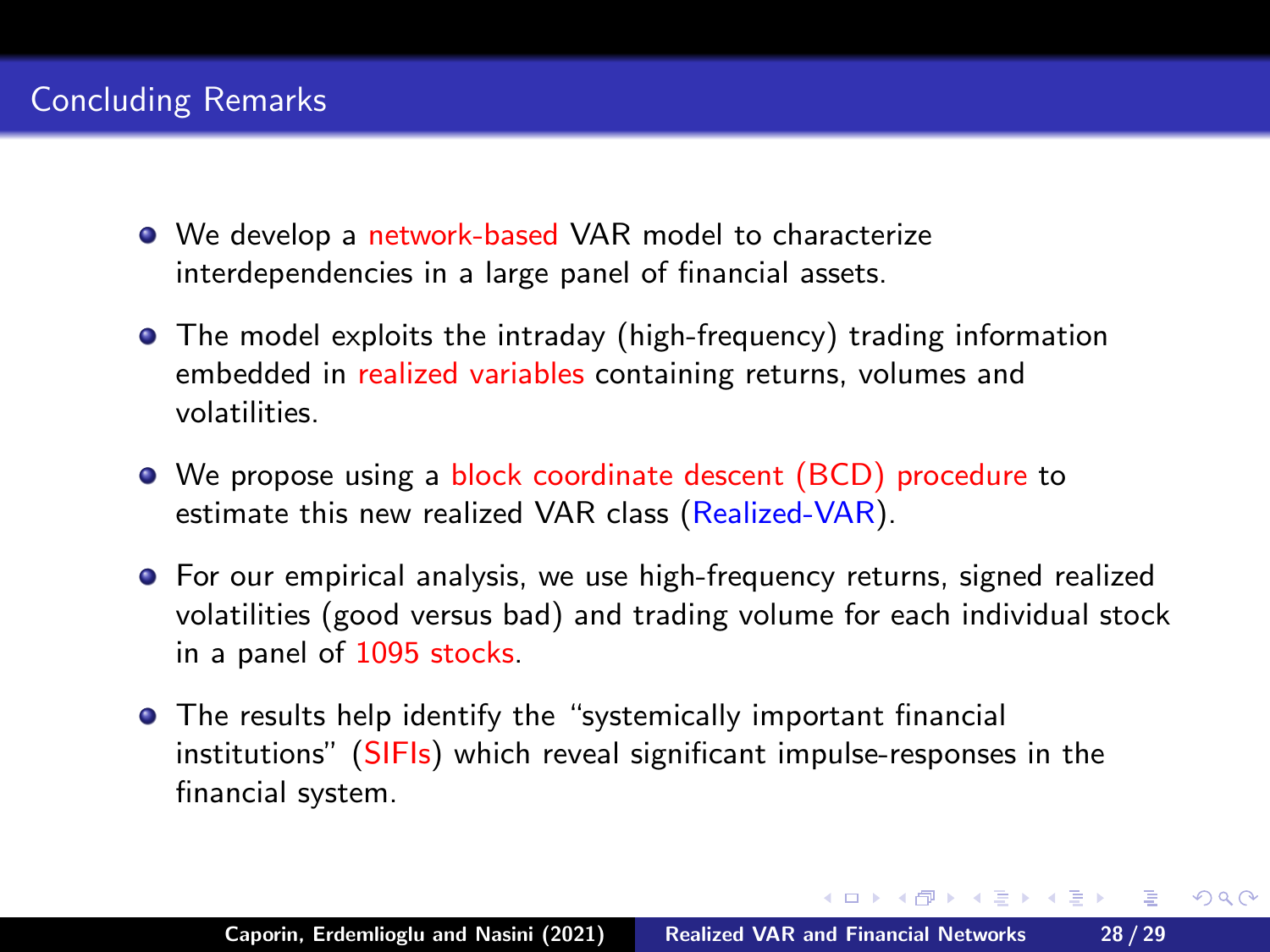• Thank you very much for your attention...

**K ロ ▶ K 御 ▶ K 舌** 

4. 동 )

**II** 

后

 $299$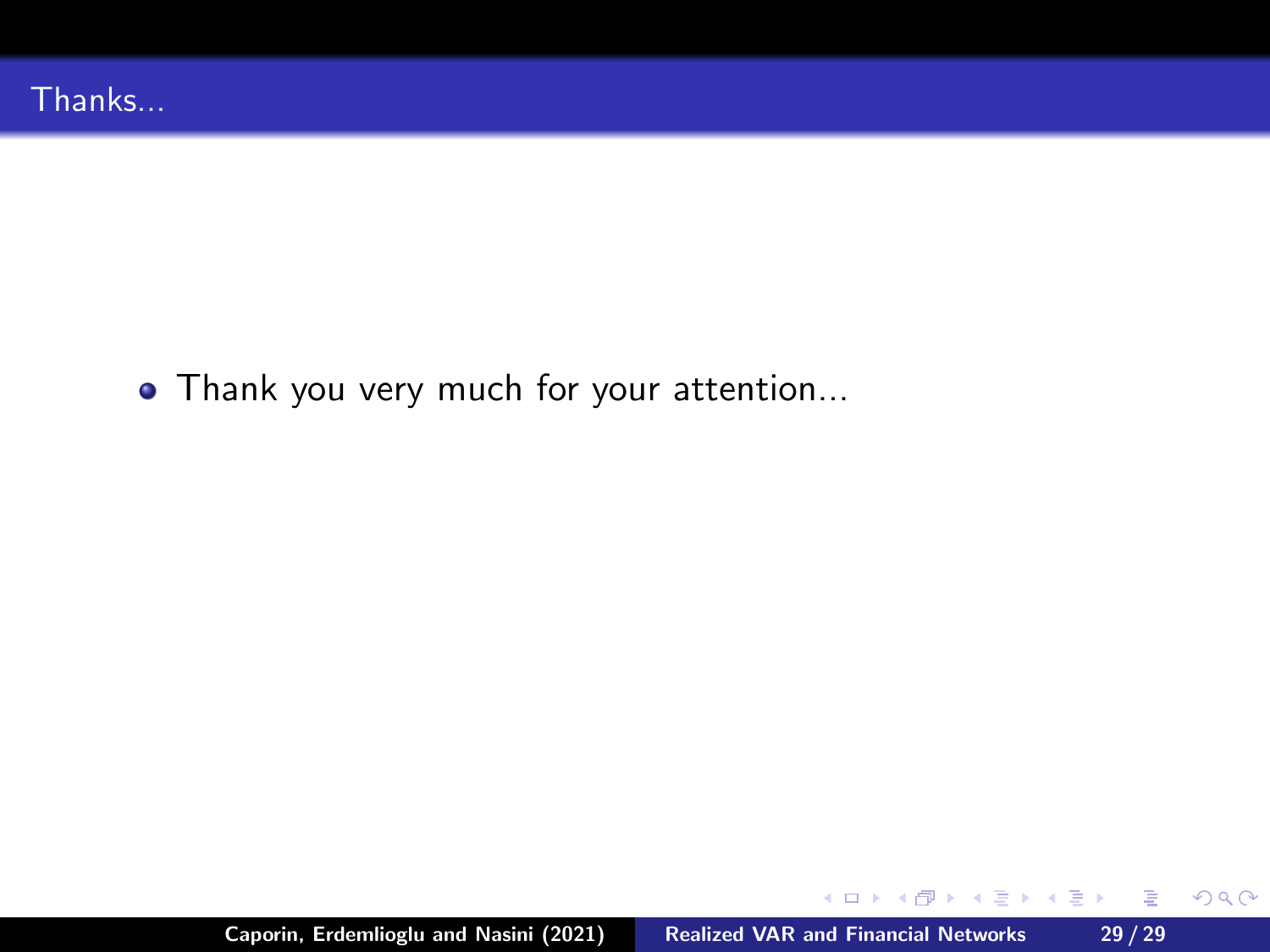- Thank you very much for your attention...
- o but our the project continues!

**COLLA** 

 $\overline{AB}$   $\overline{BC}$ 

医

4. 동 )

重